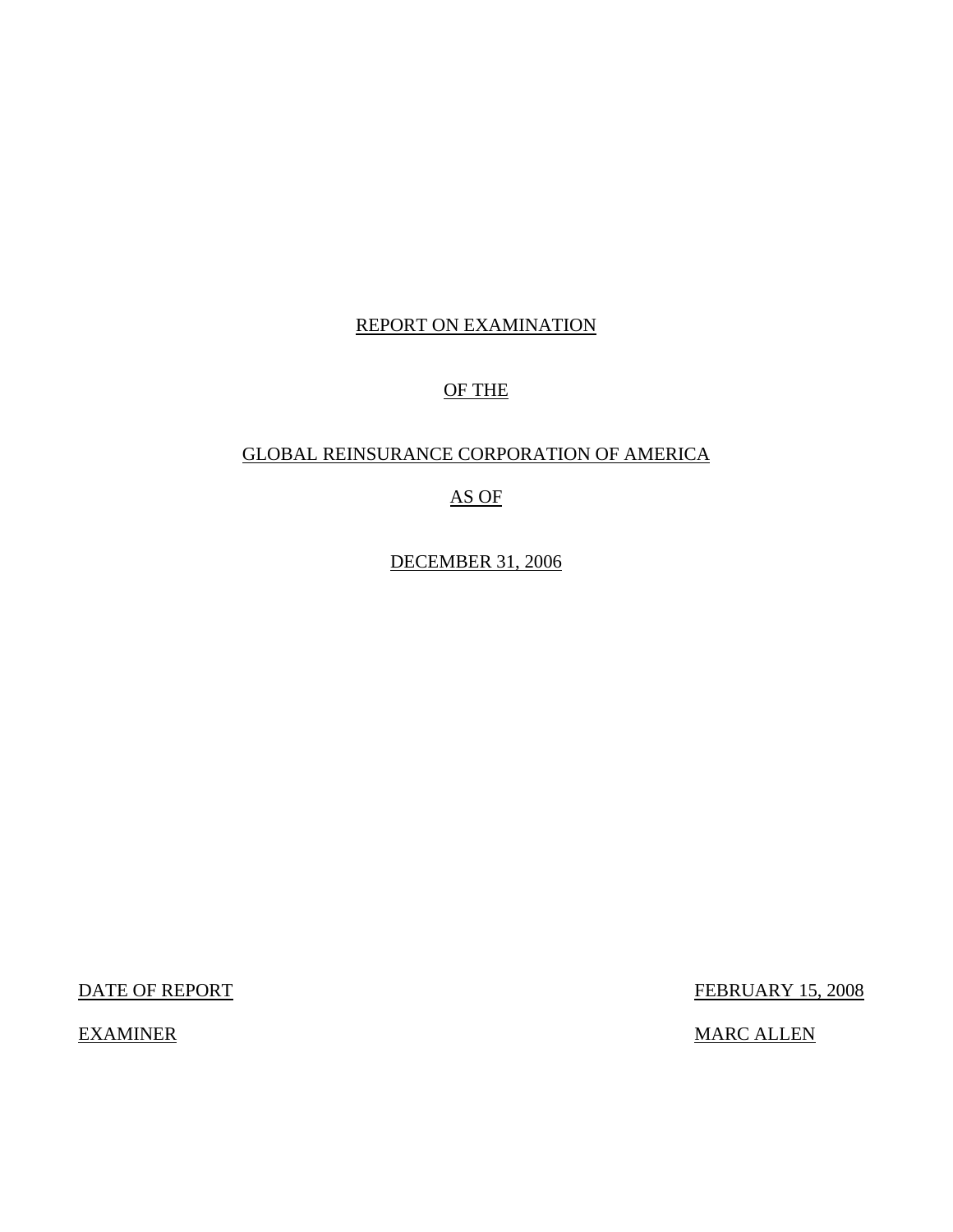# TABLE OF CONTENTS

## ITEM NO. PAGE NO.

| 1   | Scope of examination                                                                                                                                          | $\overline{2}$                               |
|-----|---------------------------------------------------------------------------------------------------------------------------------------------------------------|----------------------------------------------|
| 2.  | Description of Company                                                                                                                                        | 3                                            |
|     | A. Management<br>B. Territory and plan of operation<br>C. Reinsurance<br>D. Holding company system<br>E. Significant operating ratios<br>F. Subsequent events | 5<br>$\boldsymbol{7}$<br>8<br>11<br>13<br>13 |
| 3.  | <b>Balance</b> sheet                                                                                                                                          | 15                                           |
| 4.  | Cash and short-term investments                                                                                                                               | 17                                           |
| 5.  | Common stocks                                                                                                                                                 | 17                                           |
| 6.  | Funds held or deposited with reinsured companies                                                                                                              | 18                                           |
| 7.  | Current federal tax recoverable and interest thereon                                                                                                          | 18                                           |
| 8.  | Losses and loss adjustment expenses                                                                                                                           | 19                                           |
| 9.  | Provision for reinsurance                                                                                                                                     | 20                                           |
| 10. | Conclusion                                                                                                                                                    | 20                                           |
| 11. | Summary of comments and recommendations                                                                                                                       | 21                                           |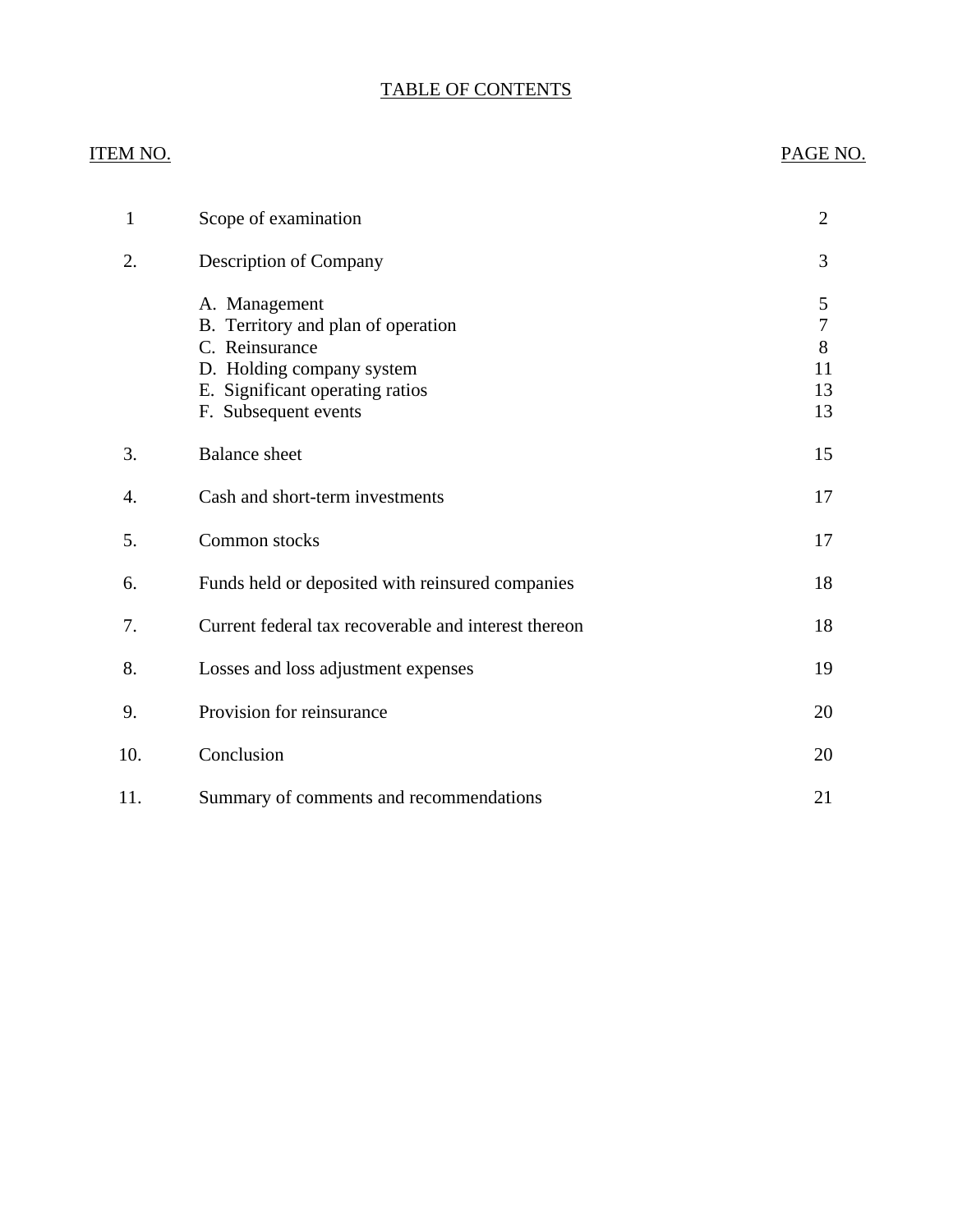

STATE OF NEW YORK INSURANCE DEPARTMENT 25 BEAVER STREET NEW YORK, NEW YORK 10004

November 24, 2008

Honorable Eric R. Dinallo Superintendent of Insurance Albany, New York 12257

Sir:

Pursuant to the requirements of the New York Insurance Law, and in compliance with the instructions contained in Appointment Number 22591 dated February 16, 2007 attached hereto, I have made an examination into the condition and affairs of Global Reinsurance Corporation of America as of December 31, 2006, and submit the following report thereon.

Wherever the designation "the Company" appears herein without qualification, it should be understood to indicate Global Reinsurance Corporation of America.

Wherever the term "Department" appears herein without qualification, it should be understood to mean the New York Insurance Department.

The examination was initially conducted at the Company's home office located at 1345 Avenue of the Americas, New York, NY 10105. In November 2007, the Company relocated its home office to Seven Times Square, New York, NY 10036, where the examination was completed.

This examination has determined that as of December 31, 2006 the Company's required to be maintained surplus of \$35,000,000 was impaired in the amount of \$10,840,693. It is noted that the examination non-admitted \$15,234,349 of the Company's investment in its insurance subsidiary, Constitution Insurance Company ("CIC"). This amount was in excess of the limits prescribed in Section 1408(b) of the New York Insurance Law. Subsequent, to the examination date the Company redeemed 3,690,291 shares of its CIC shares for \$30,407,998. The share redemption, if recognized at the examination date, would have eliminated the Section 1408(b) penalty and the Company's surplus impairment that existed as of December 31, 2006.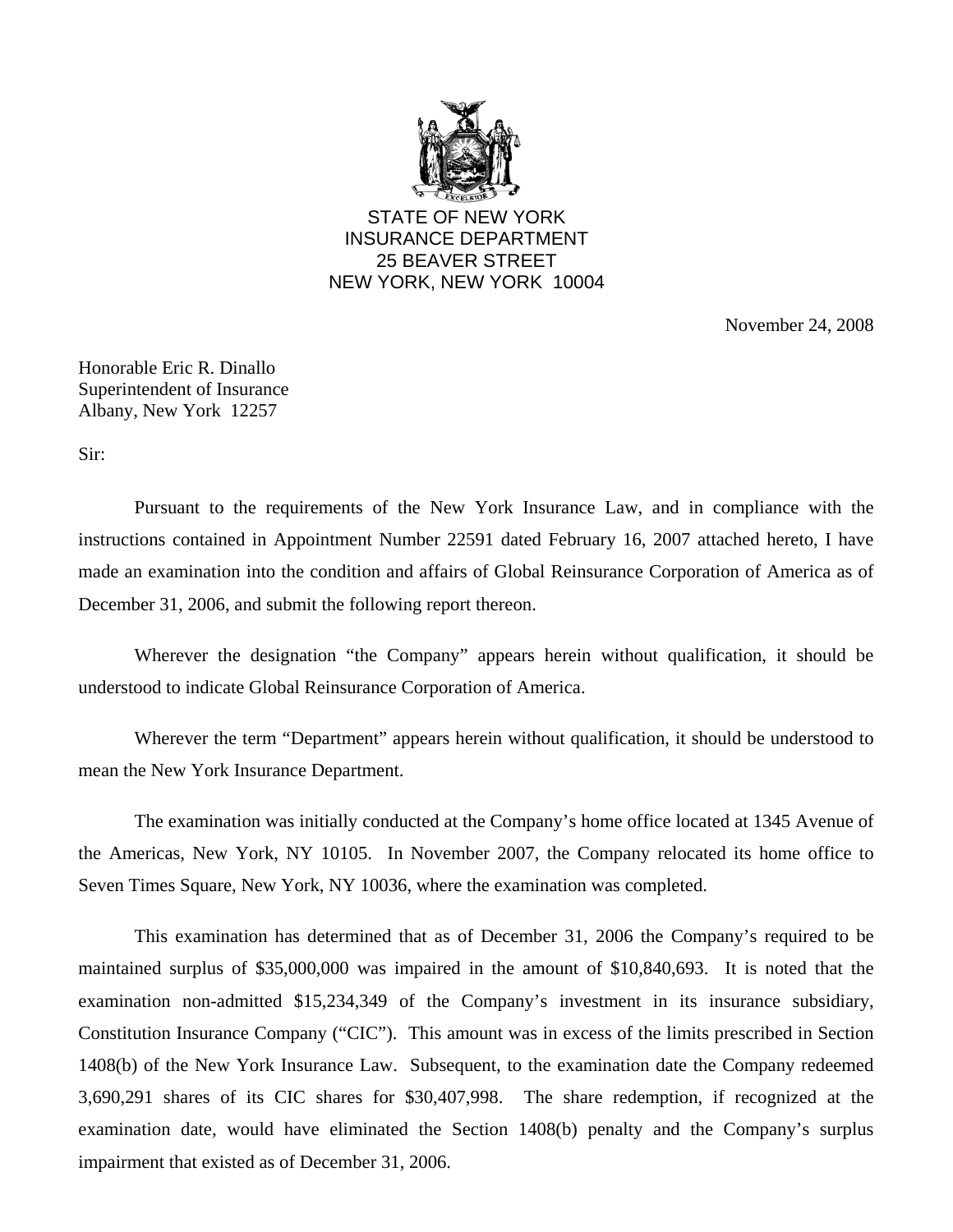### **1. SCOPE OF EXAMINATION**

<span id="page-3-0"></span>The previous filed examination report for the Company was as of December 31, 1995. In 2003, the Department commenced a financial examination of the Company as of December 31, 2002. Subsequent to the December 31, 2002 examination date, the Company commuted a large number of its assumed reinsurance contracts. These commutations had a substantial and material impact on the financial position of the Company. The Department chose not to file the December 31, 2002 examination report as the subsequent commutations by the Company rendered the December 31, 2002 report irrelevant and obsolete.

This examination covered the four-year period from January 1, 2003 through December 31, 2006. Transactions occurring subsequent to this period were reviewed where deemed appropriate by the examiner.

The examination comprised a verification of assets and liabilities as of December 31, 2006. The examination included a review of income, disbursements and company records deemed necessary to accomplish such analysis or verification and utilized, to the extent considered appropriate, work performed by the Company's independent certified public accountants ("CPA"). A review or audit was also made of the following items as called for in the Examiners Handbook of the National Association of Insurance Commissioners ("NAIC"):

> Significant subsequent events Company history Corporate records Management and control Fidelity bonds and other insurance Pensions, stock ownership and insurance plans Territory and plan of operation Growth of Company Loss experience Reinsurance Accounts and records Statutory deposits Financial statements Summary of recommendations

A review was also made to ascertain what action was taken by the Company with regard to comments and recommendations contained in the prior report on examination.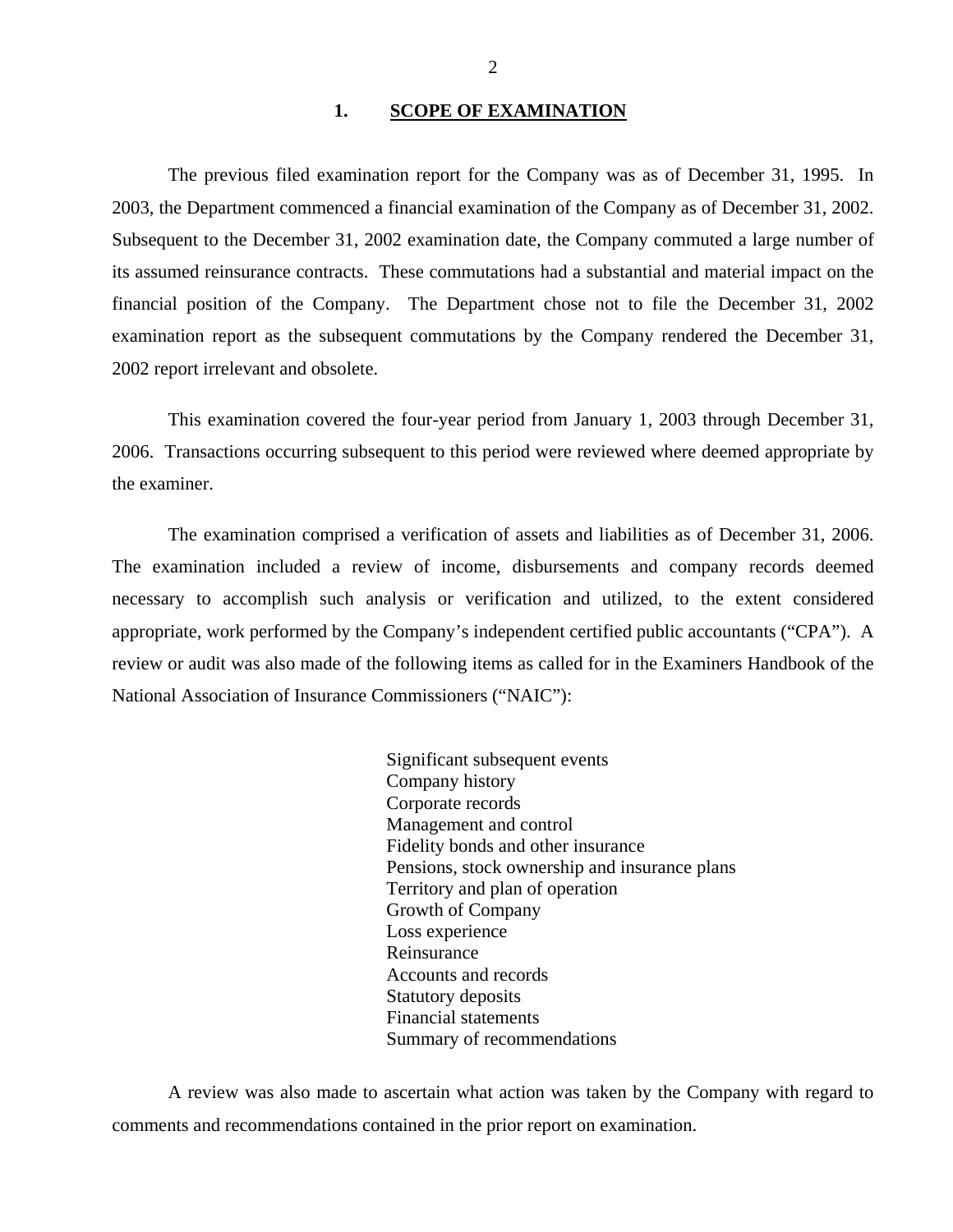<span id="page-4-0"></span>This report on examination is confined to financial statements and comments on those matters, which involve departures from laws, regulations or rules, or which are deemed to require explanation or description.

### **2. DESCRIPTION OF COMPANY**

The Company was incorporated on August 7, 1940, as the Constitution Reinsurance Corporation of New York. The Company commenced operations on September 5, 1940. The Company's name was changed on March 26, 1951 to the Constitution Insurance Corporation of New York. On March 6, 1970, the Company changed its name to Constitution Reinsurance Corporation.

On October 27, 1998, Gerling Global U.S. Investments Inc. ("GGUSI") acquired EXOR-CRC Inc. (later renamed Gerling Global Holdings Inc. ("GGHI")), a Delaware investment holding company, which owned Constitution Holding Inc. ("CHI"), a United States insurance holding company, which in turn owned the Company. GGUSI was owned by Gerling Konzern Rueckversicherungs Aktiengesellschaft ("GKG"), of Cologne, Germany (now known as Globale Ruckversicherungs-AG ("Globale")). GKG was owned by Gerling Konzern Versicherungs-Beteiligungs ("GKB") of Cologne, Germany (now known as Winsor Vermaltungs-AG ("Winsor")), which at the time was owned 70% by the private group of Dr. Rolf Gerling and 30% by Deutsche Bank. Since 1963, GKG conducted reinsurance operations in the United States through its United States branch, Gerling Global Reinsurance Corporation-United States Branch (now known as the United States Branch of Global Reinsurance Company ("US Branch")). GKG also owned Gerling Global Reinsurance Corporation of America ("GGRCA", now known as Constitution Insurance Company), which it acquired in July 1996.

The Gerling Group intended to integrate the operations of the Company with the operations of GGRCA. To that end, the Company entered into an assumption agreement with GGRCA, whereby GGRCA transferred all of its policy obligations to the Company. Simultaneously, the Company entered into a quota share agreement with GGRCA in which the Company ceded 3% of all its policies in force, issued or renewed to GGRCA.

In connection with the restructuring of Gerling's United States operations, GGRCA was renamed Constitution Insurance Company ("CIC"). Simultaneously, CRC was renamed Gerling Global Reinsurance Corporation of America ("GGRCA"). The name changes were effective May 21, 1999.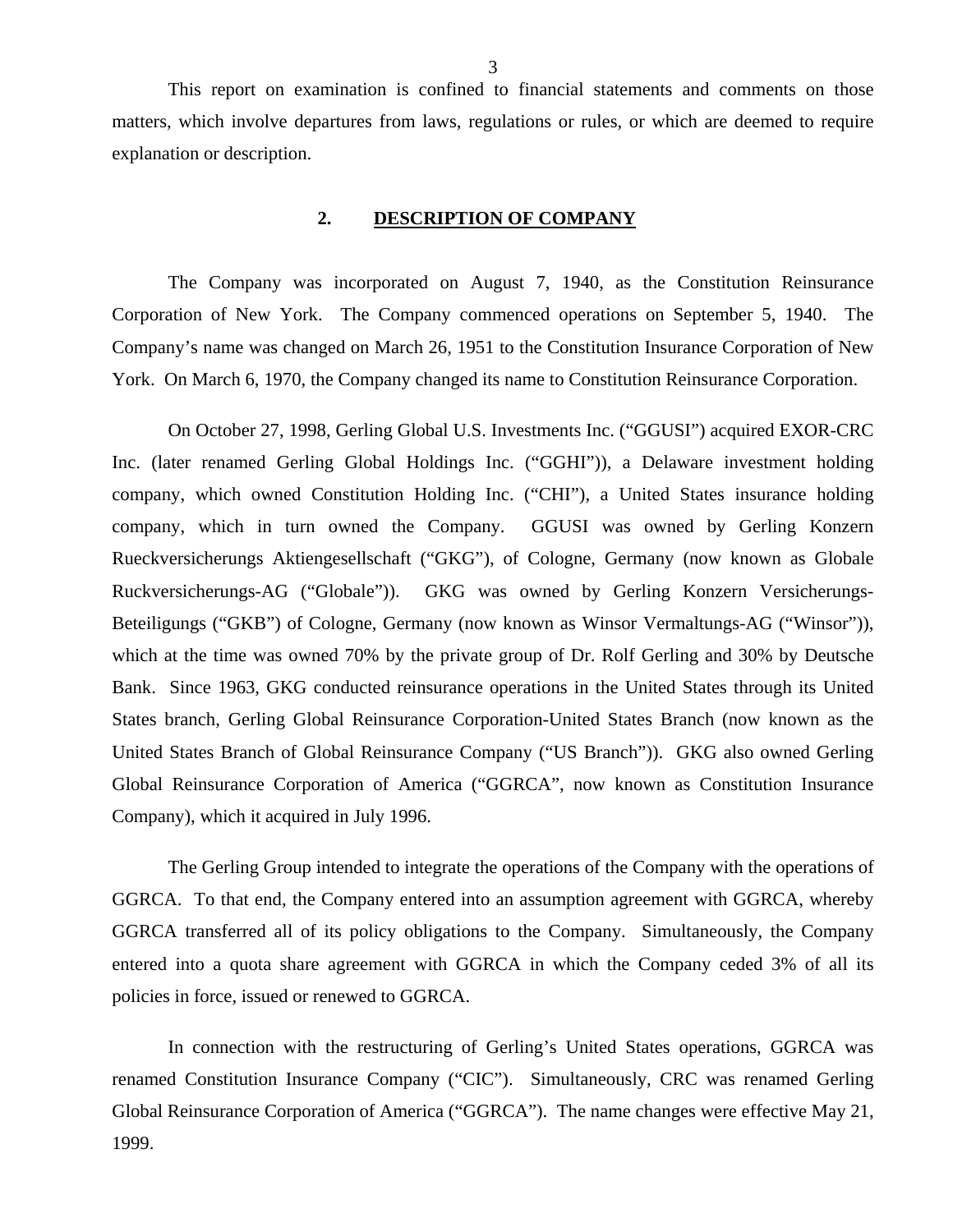Subsequently, on September 22, 1999, the Department approved a stock redemption plan whereby the shares of CIC (formerly GGRCA) were redeemed with the proceeds of the stock redemption ultimately contributed to the Company (now GGRCA, formerly CRC) as a capital contribution from its parent, CHI. This stock redemption took place in the third quarter of 1999. The net effect was an increase in the Company's gross paid in and contributed capital by \$158,449,469.

The Company issued a surplus note on December 31, 1999, in the amount of \$60,000,000, to GGHI in exchange for \$60,000,000. The note was payable on demand and bore an interest rate of 7.5% per annum, payable semi-annually.

In 2001 a capital contribution of \$153,914,591 was contributed to the Company. This contribution consisted of the following:

- 1. The contribution of the stock of CIC by GGHI at 12/31/01 valued at \$47,083,932.
- 2. The contribution of the stock of Rex Re Insurance Ltd, of Bermuda, by GKG, through the holding company, valued at \$56,830,659.
- 3. A \$50,000,000 cash contribution.

This increased the gross paid in and contributed surplus to \$400,169,868 from \$246,255,277. On October 1, 2002 the \$60,000,000 in surplus notes issued on December 31, 1999 was contributed to the Company's surplus bringing the gross paid in and contributed surplus to \$460,169,868.

In the third quarter of 2002, the Company voluntarily went into run-off and ceased writing new or renewal business as did its subsidiary CIC. In addition the Company's parent reinsurance Company GKG ceased writing business in the fourth quarter of 2002.

In December 2003, the Company began liquidating its position in its subsidiary Rex Re receiving \$30,199,992, as a return of capital. In 2004, the Company received \$15,868,887 from Rex Re consisting of a return of capital of \$13,668,997 and \$2,200,000 in dividends. On November 29, 2005, the Company received \$12,575,114 consisting of \$11,681,413 as a return of capital invested and \$893,701 as dividend income distribution. In 2006, the Company completed the liquidation of its Bermuda subsidiary receiving \$1,280,367 and \$112,958 in dividends. At December 31, 2006, there was no reported value for Rex Re on the annual statement. Rex Re was voluntarily dissolved on January 16, 2007.

On January 20, 2004, GKG changed its name from Gerling-Konzern Globale Ruckversicherungs-AG to Globale Ruckversicherungs-AG ("Globale"). Also in 2004, Globale merged GGUSI, GGHI, and CHI with GGUSI being the surviving entity. Subsequent to the mergers,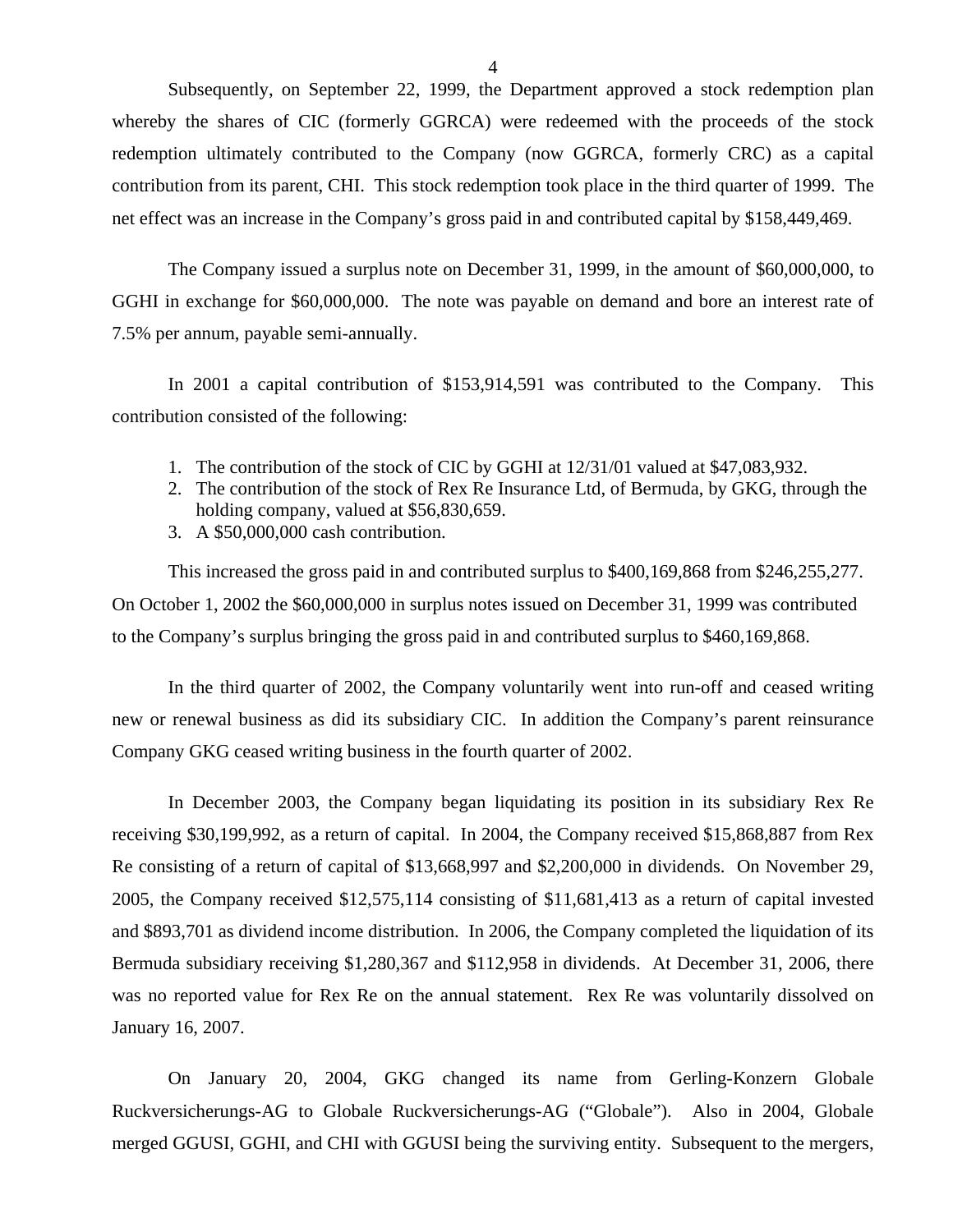the name of GGUSI was changed to Global U.S. Holdings, Incorporated ("GUSHI"). At the close of 2004, GKB owned Globale, which owned GUSHI which owned the Company.

In February of 2004, the Company, with the permission of the Department, contributed \$3,217,974 to the surplus of its 100% owned subsidiary CIC. This was reflected on the books of CIC at December 31, 2003, as a receivable from the Company.

On November 9, 2005, the Company changed its name to Global Reinsurance Corporation of America (GRCA). The Department approved the name change on November 15, 2005.

On May 3, 2006 GKB, the ultimate holding company, changed its name to WINSOR Verwaltungs-AG ("Winsor").

On December 28, 2007, the Department approved a change of control, whereby Globale Beteiligungs Gmbh ("GBG") became the ultimate holding company replacing Winsor. Dr. Achim Kann maintains a controlling 51% interest in GBG.

Capital paid in at December 31, 2006, was \$4,200,000, consisting of 42,000 shares of \$100 par value per share common stock. Gross paid in and contributed surplus was \$460,169,868. There was no change in the gross paid in and contributed surplus during the examination period.

### A. Management

Pursuant to the Company's charter and by-laws, management of the Company is vested in a board of directors consisting of not less than thirteen nor more than twenty-one members. The board meets four times during each calendar year. At December 31, 2006, the board of directors was comprised of the following thirteen members:

| Name and Residence | <b>Principal Business Affiliation</b>            |
|--------------------|--------------------------------------------------|
| Michael Bluzer     | Vice President and Actuary,                      |
| Bayside, NY        | Global Reinsurance Corporation of America        |
| <b>Bard Bunaes</b> | President and Chief Executive Officer,           |
| Irvington, NY      | Global Reinsurance Corporation of America        |
| Wei Chez           | Vice President and Corporate Accounting Manager, |
| Brooklyn, NY       | Global Reinsurance Corporation of America        |
| Dr. Jan Eickstaedt | External Director,                               |
| Cologne, Germany   | Globale Ruckversicherungs- AG                    |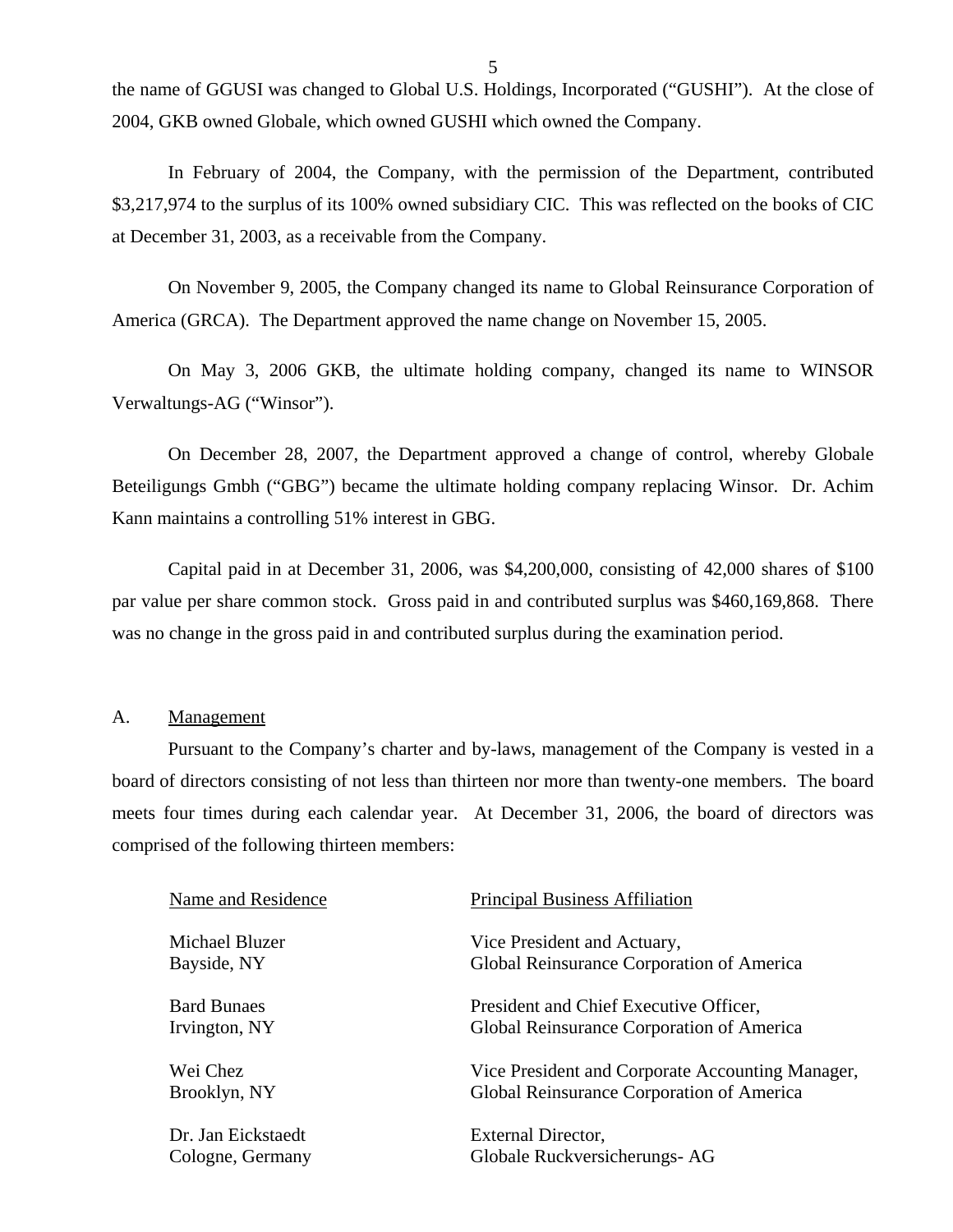# 6 Name and Residence Principal Business Affiliation James Fletcher Senior Vice President and Chief Actuary, Darien, CT Global Reinsurance Corporation of America Thomas Freudenstein External Director, Alfter, Germany Globale Ruckversicherungs- AG Burton Henry Executive Vice President and Chief Financial Officer, North Caldwell, NJ Global Reinsurance Corporation of America Thomas Hill Senior Vice President-Human Resources/Administration, Monmouth Junction, NJ Global Reinsurance Corporation of America Dr. Achim Kann Chairman, Munich, Germany Globale Ruckversicherungs- AG

Barry Keogh Senior Vice President-Claims, Hillsdale, NJ Global Reinsurance Corporation of America

Vincent Potts Senior Vice President-Underwriting, Long Valley, NJ Global Reinsurance Corporation of America

James Ready VP and Investment Accounting Manager, Syosset, NY Global Reinsurance Corporation of America

David Smith Executive Vice President and General Counsel, Glen Head, NY Global Reinsurance Corporation of America

A review of the minutes of the board of directors' meetings held during the examination period indicated that the meetings were generally well attended and each board member has an acceptable record of attendance.

As of December 31, 2006, the principal officers of the Company were as follows:

Name Title

Bard Bunaes President & Chief Executive Officer James Fletcher Senior Vice President & Chief Actuary Burton Henry Executive Vice President & Chief Financial Officer David Smith Executive Vice President & General Counsel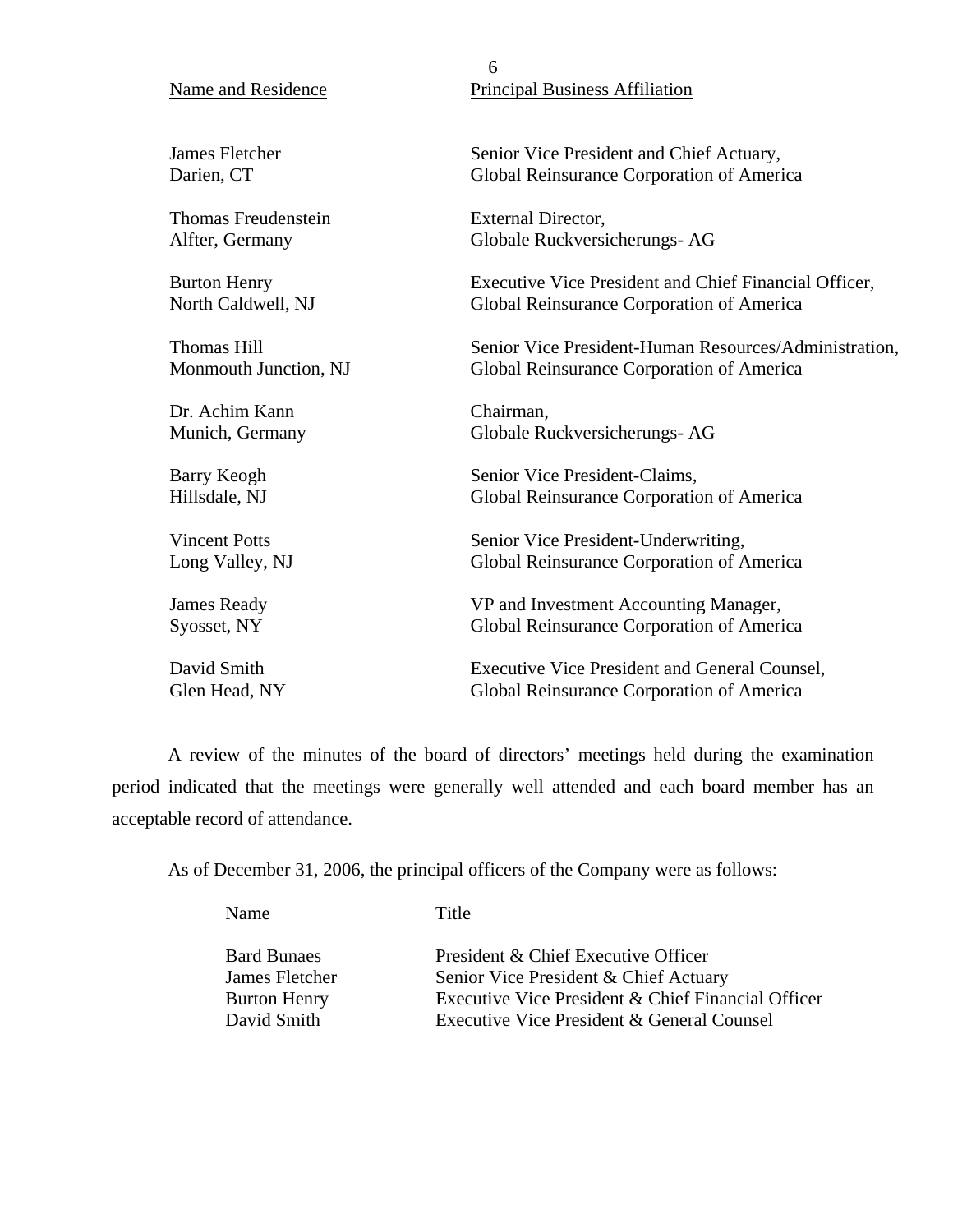### B. Territory and Plan of Operation

As of December 31, 2006, the Company was licensed to write business in thirty-three states and the District of Columbia.

As of the examination date, the Company was authorized to transact the kinds of insurance as defined in the following numbered paragraphs of Section 1113(a) of the New York Insurance Law:

| Paragraph | Line of Business                           |
|-----------|--------------------------------------------|
| 4         | Fire                                       |
| 5         | Miscellaneous property                     |
| 6         | Water damage                               |
| 7         | Burglary and theft                         |
| 8         | Glass                                      |
| 9         | Boiler and machinery                       |
| 12        | Collision                                  |
| 16        | Fidelity and surety                        |
| 19        | Motor vehicle and aircraft physical damage |
| 20        | Marine and inland marine                   |
| 21        | Marine protection and indemnity            |

The Company is also authorized to transact such workers' compensation insurance as may be incident to coverages contemplated under paragraphs 20 and 21 of Section 1113(a) of the New York Insurance Law, including insurances described in the Longshoremen's and Harbor Workers' Compensation Act (Public Law No. 803, 69th Congress as amended; 33 USC Section 901 et seq. as amended), and as authorized by Section 4102(c) of the New York Insurance Law, insurance of every kind or description outside of the United States and reinsurance of every kind or description to the extent permitted by certified copy of its charter on file with the Insurance Department.

Based on the lines of business for which the Company is licensed and its current capital structure, and pursuant to the requirements of Articles 13 and 41 of the New York Insurance Law, the Company is required to maintain a minimum surplus to policyholders in the amount of \$35,000,000.

In August 2002, the Company went into voluntary run-off. There was no new business written during the examination period.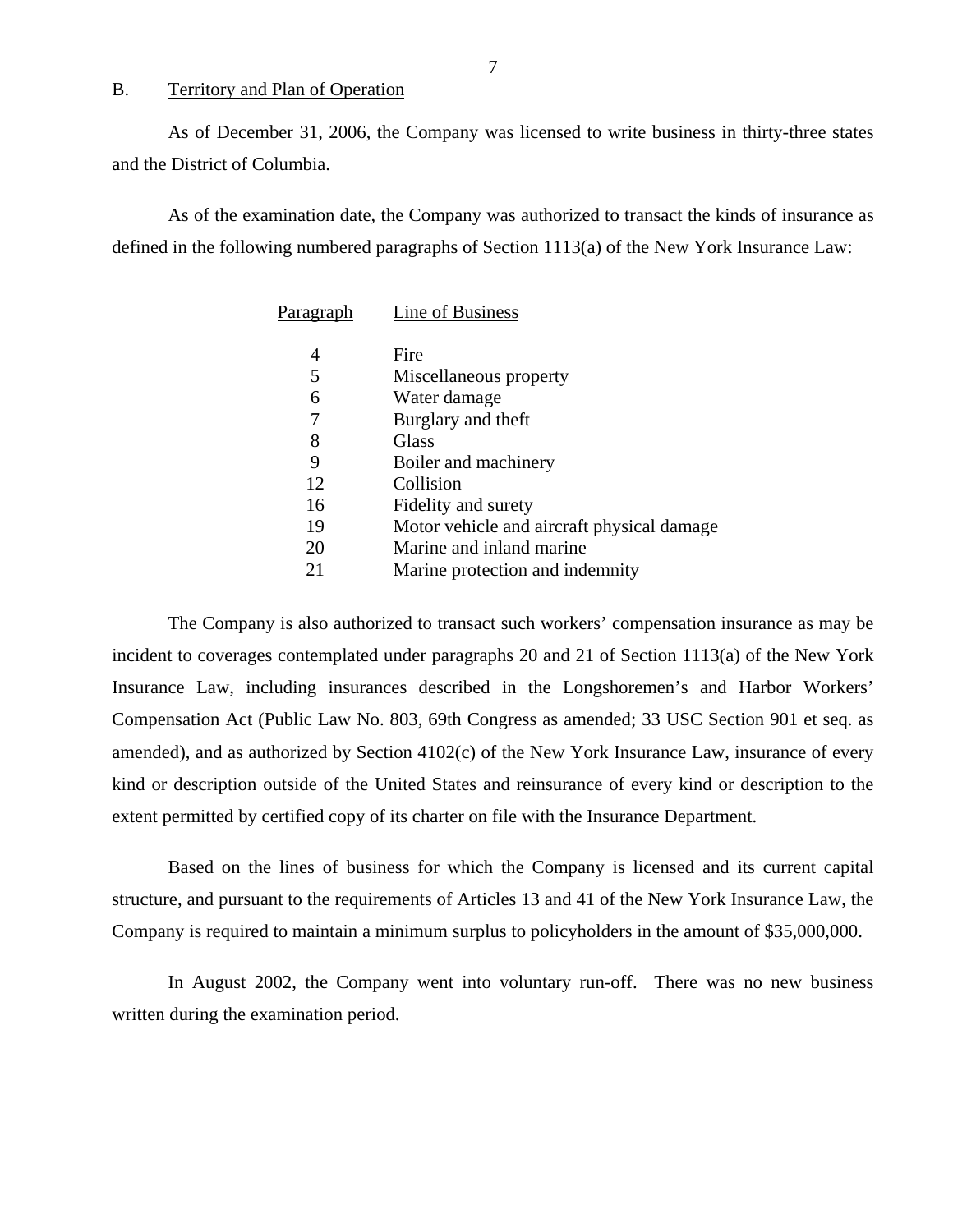### <span id="page-9-0"></span>C. Reinsurance

Examination review of the Schedule F data reported by the Company in its filed annual statement was found to accurately reflect its reinsurance transactions. Additionally, management has represented that all material ceded reinsurance agreements transfer both underwriting and timing risk as set forth in the NAIC Accounting Practices and Procedures Manual Statement of Statutory Accounting Principles No. 62. Representations were supported by an attestation from the Company's chief executive officer pursuant to Department Circular Letter No. 8 (2005).

The Company's business was to assume risks from other insurance companies, either direct writers or reinsurers. The property and casualty reinsurance was provided on a treaty as well as on a facultative basis.

At December 31, 2006, the Company reported \$113,769,000 in total reinsurance recoverables. Of that amount, approximately \$88,967,000 was due from unaffiliated reinsurers. Approximately \$79,000,000 of the \$88,967,000 represents the amount due from the Company's external ceded treaty reinsurance program, which covered the period from 1970 through 1985. These treaties cover the Company's casualty facultative business. The balance represents amounts due from various treaties written between 1981 and 1983, which covers the facultative surplus business with various limits being reinsured.

Regarding the Company's ceded program covering its casualty facultative business, its reinsurance had limits up to two million dollars. The Company's retention went from \$50,000 in the early 1970's to \$100,000 in the 1980's.

Approximately \$24,800,000 of the reinsurance recoverable represents amounts due from affiliated companies. This is comprised of approximately \$18,600,000 due from the Company's German insurance parent currently known as Globale Ruckversicherungs-AG ("GR"). The balance of \$6,200,000 is due from the Company's 100 percent owned subsidiary, Constitution Insurance Corporation ("CIC").

The Company had two agreements in place with CIC as of the examination date. In January 1999, a quota share agreement was entered into whereby the Company ceded 3% of its net assumed business to CIC. Effective January 2000 an additional quota share agreement was entered into whereby the Company assumed 97% of CIC's net direct written business.

The agreements in runoff with Globale Ruckversicherungs-AG (GR) include: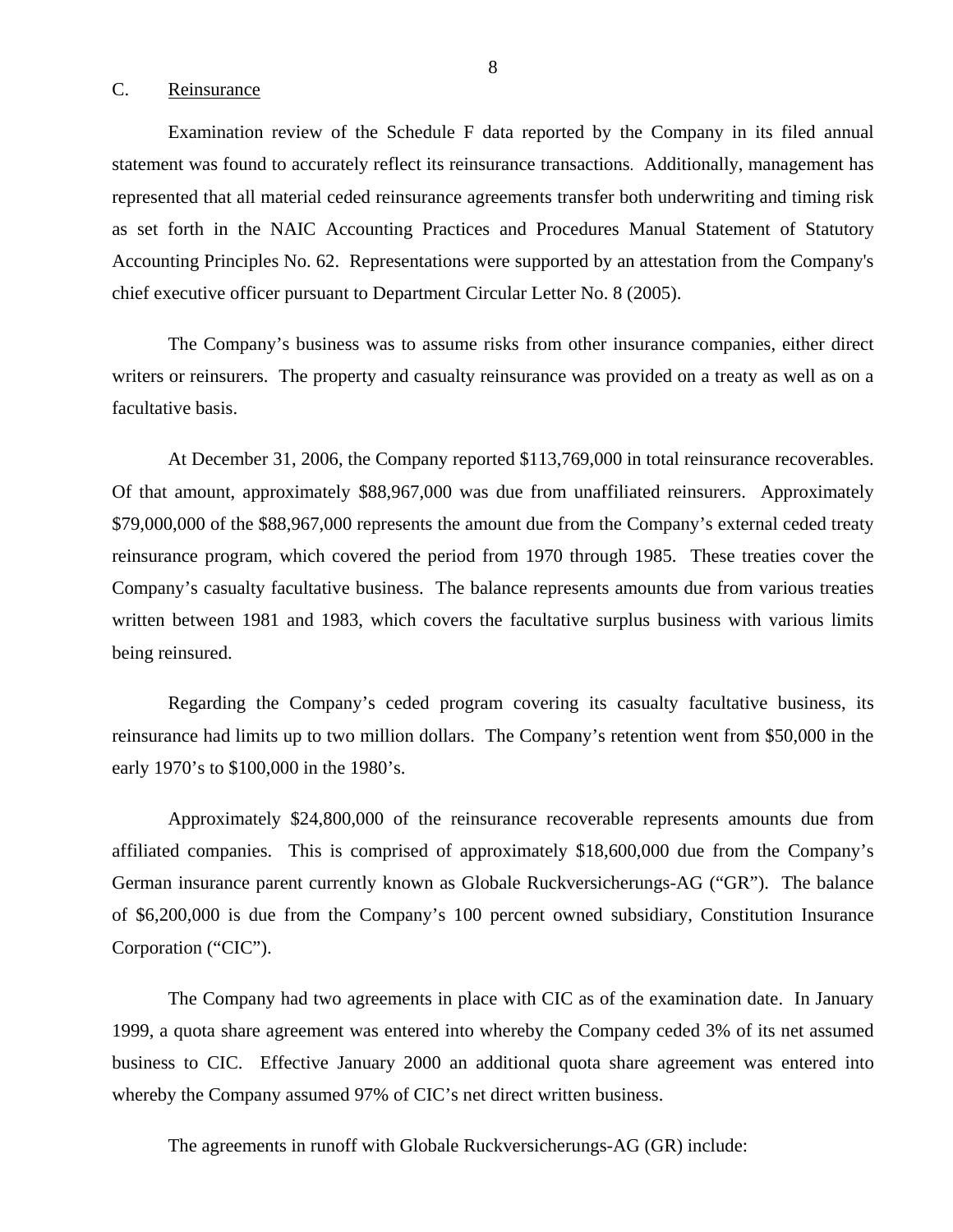| <b>Type of Treaty</b>                                                | Cessions                                                                                                                                                                                                |
|----------------------------------------------------------------------|---------------------------------------------------------------------------------------------------------------------------------------------------------------------------------------------------------|
| <b>Aggregate Stop Loss</b><br>January 1, 1999 to June 30, 2002       | 100% of excess of statutory losses booked<br>greater than 110% of net earned premiums and<br>net investment income but not exceeding 15%<br>of net earned premiums.                                     |
| <b>Property Catastrophe Program</b>                                  | \$230 million excess of loss of \$20 million per                                                                                                                                                        |
| <b>Excess of Loss</b>                                                | occurrence.                                                                                                                                                                                             |
| April 1, 1999 to April 1, 2003                                       | 7 layers                                                                                                                                                                                                |
| <b>Property Facultative</b>                                          | \$45 million excess of loss of \$5 million per                                                                                                                                                          |
| <b>Excess of Loss</b>                                                | occurrence.                                                                                                                                                                                             |
| January 1, 2000 to December 31, 2002                                 | 4 layers                                                                                                                                                                                                |
| <b>Casualty Facultative</b>                                          | \$5 million excess of loss of \$5 million per                                                                                                                                                           |
| <b>Excess of Loss</b>                                                | occurrence.                                                                                                                                                                                             |
| January 1, 2000 to December 31, 2002                                 | 1 layer                                                                                                                                                                                                 |
| Surety, Fidelity, Credit                                             | \$8 million excess of loss of \$2 million per                                                                                                                                                           |
| <b>Excess of Loss</b>                                                | occurrence.                                                                                                                                                                                             |
| January 1, 1997 to December 31, 2001                                 | 1 layer                                                                                                                                                                                                 |
| Multi-line<br><b>Excess of Loss</b><br>July 1, 1997 to June 30, 2001 | Property: \$8 million excess of loss of \$2<br>million per risk.<br>Casualty: \$13 million excess of loss of \$2<br>million per risk.<br>Marine: \$8 million excess of loss of \$2 million<br>per risk. |

9

The Company reported approximately \$34.4 million in reinsurance recoverables from unauthorized insurance companies including approximately \$18.6 million from its German insurance parent, GR. The provision for reinsurance for balances due from GR was offset by funds held in the amount of \$17.3 million and ceded balances payable in the amount of \$1.3 million, thereby eliminating the provision for reinsurance for balances due from GR. Documentation supporting the \$17.3 million of funds held was reviewed.

The remaining \$15.8 million in reinsurance recoverables from non-affiliated unauthorized companies was partially collateralized, thereby reducing the provision for reinsurance by \$3,806,000 in letters of credit, \$257,000 in funds held, and \$474,000 in other allowed offset items. The letters of credit were reviewed for compliance with Department Regulation 133. There were no exceptions noted.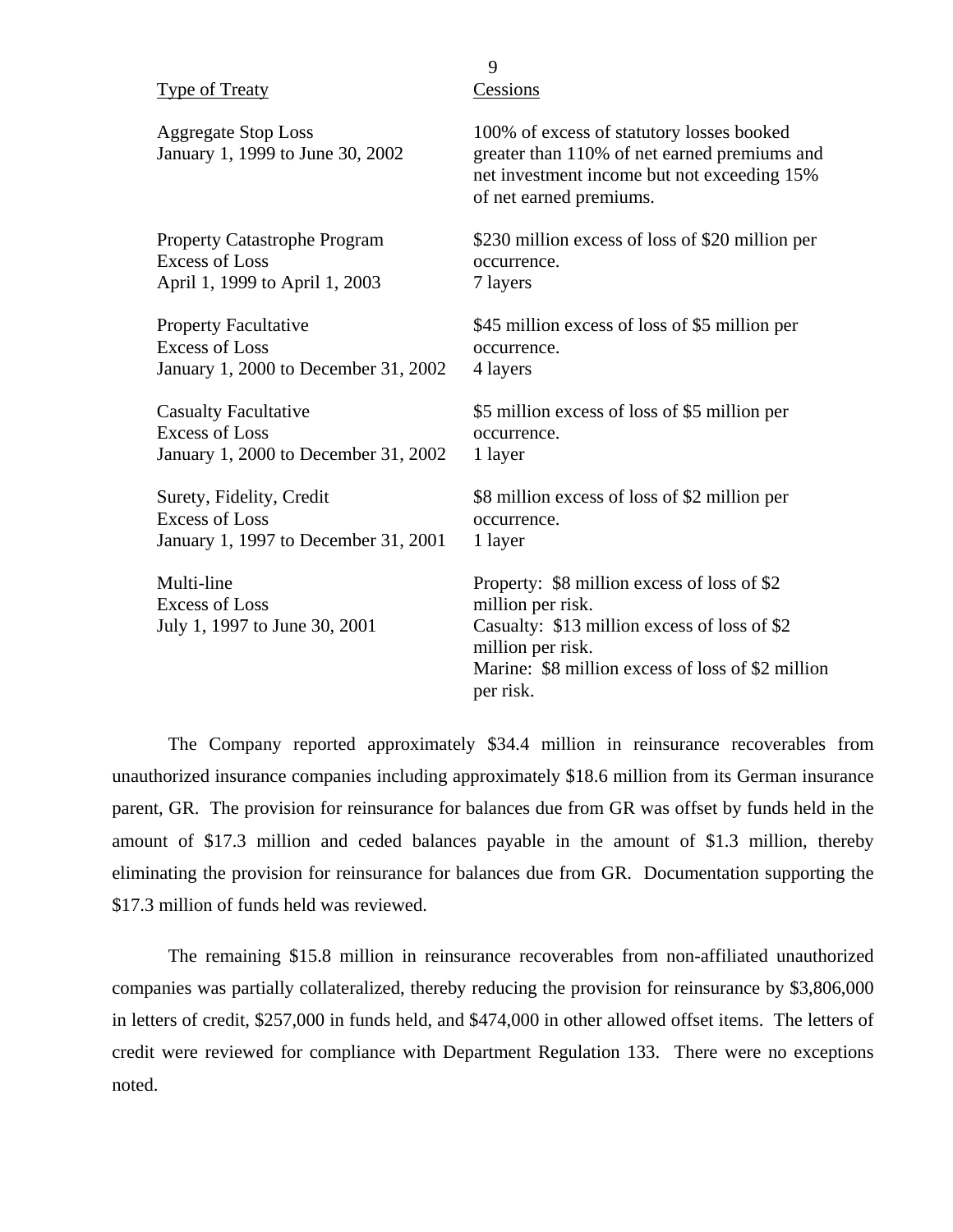The Company also reduced its provision for reinsurance, by \$4,422,000, pursuant to the provisions of Parts 125.4(e) or (f) of Department Regulation 20. Examination review indicated that the Company maintained the documentation required by the regulation.

The commutation of assumed business is a significant activity for the Company as it is in runoff and it is trying to significantly reduce its overhead costs. Since entering run-off status, it has commuted a large number of assumed reinsurance agreements, which resulted in a gain to its surplus position. As indicated in the loss section of this report, the examination took into account commutations that took place in 2007 in evaluating the Company's loss liabilities at December 31, 2006.

It should be noted that at December 31, 2006, the Company reported \$24,752,985 in reinsurance recoverables on paid losses, approximately \$22,521,000 of which was overdue by 90 days or more. The overdue amount includes \$6,634,237 in reinsurance recoverables formally put into dispute. A significant portion of the amount in dispute is related to disagreements concerning the allocation of the costs of assumed contracts commuted by the Company to its ceded contracts. The examination review of the amounts past 90 days due for the non-disputed recoverables indicate that a significant number of these have also not been paid due to disagreements with assuming companies regarding the allocation of the costs of assumed contracts commuted by the Company.

The examination's review of the over 90 day reinsurance recoverables, other than the \$6,634,237 formally put into dispute, indicate that while assumed commutations make up some of the reason for the delayed payments, there are a number of other issues as well, including balances owed by the Company and its affiliate, the United States ("US") Branch, on other reinsurance contracts. The Company indicated that settlements are being negotiated, and those that cannot be negotiated will move to arbitration or litigation. The likelihood of success or failure of these negotiations is difficult to assess at this time. As the Company continues to commute assumed reinsurance contracts there are likely to continue to be issues when these commutation costs are billed out through the Company's ceded contracts.

The examination revealed that there are other problems that the Company currently has in collecting its paid recoverables which may indicate that there will be future issues as the Company's case and incurred but not reported reserves move into paid recoverables. There is a risk that the Company will continue to experience significant delays in collecting its reinsurance recoverables. There is also a risk that the provision for reinsurance may not fully reflect a significant amount of recoverables that will prove to be uncollectible.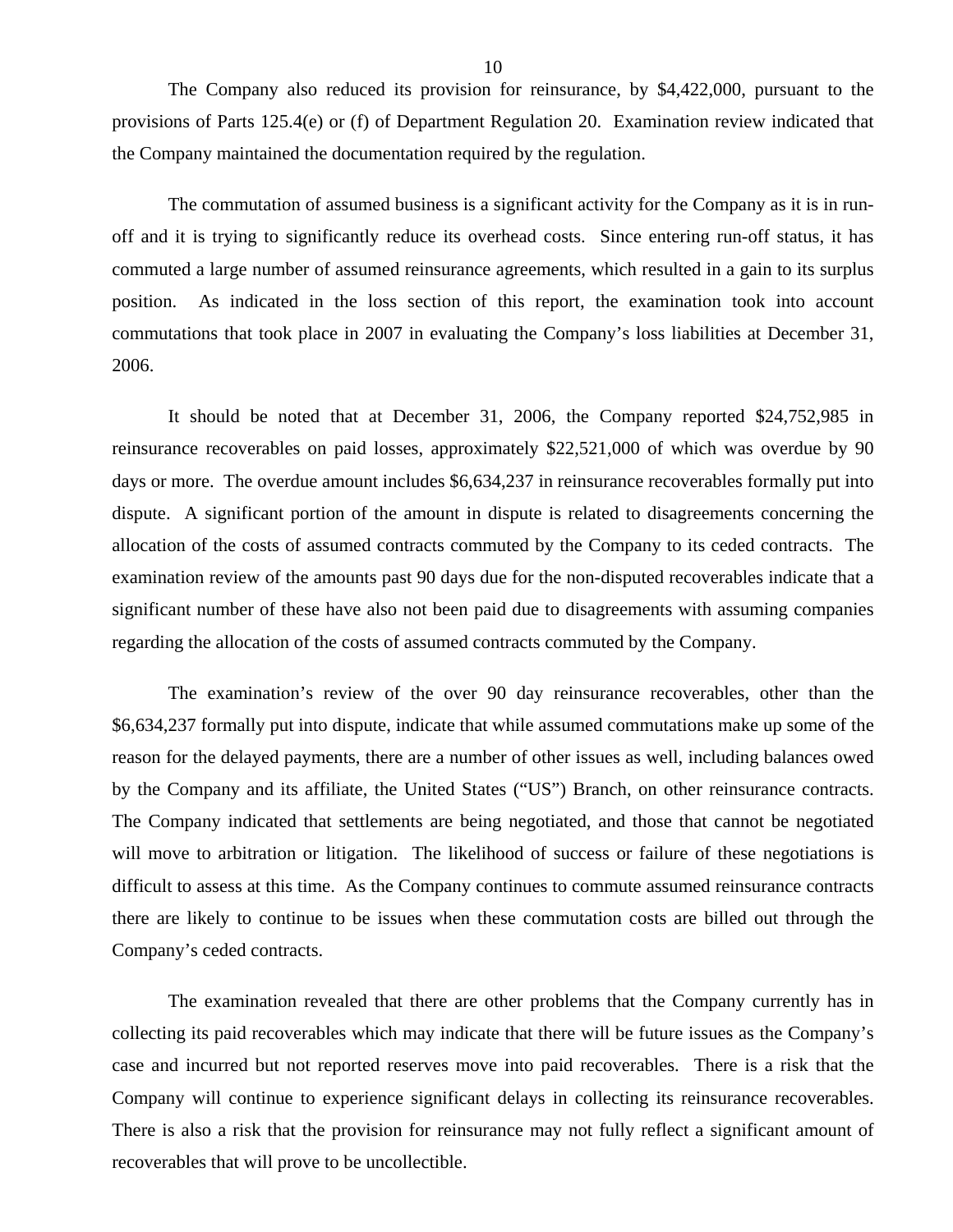<span id="page-12-0"></span>It is recommended that the Company carefully monitor its reinsurance collectibles and writeoff all recoverables that are of dubious value.

### D. Holding Company System

The Company is a member of a German holding company system known as the Globale Group. The group is comprised of a large number of related entities in Germany, as well as throughout the world. At December 31, 2006, ultimate control was held by the private group of Dr. Rolf Gerling. As of December 31, 2006, the primary holding company was Winsor Vermaltungs-AG ("Winsor"). Winsor owns Globale Ruckversicherungs-AG ("Globale"). Both are located in Cologne, Germany.

Globale in turn owned Global U.S. Holdings, Incorporated ("GUSHI"). GUSHI served as the holding company for the group's United States reinsurance operations and is the direct parent of the Company.

A review of the holding company registration statements filed with this Department indicated that such filings were complete and were filed in a timely manner pursuant to Article 15 of the New York Insurance Law and Department Regulation 52.

The following is an abridged chart of the holding company system at December 31, 2006:

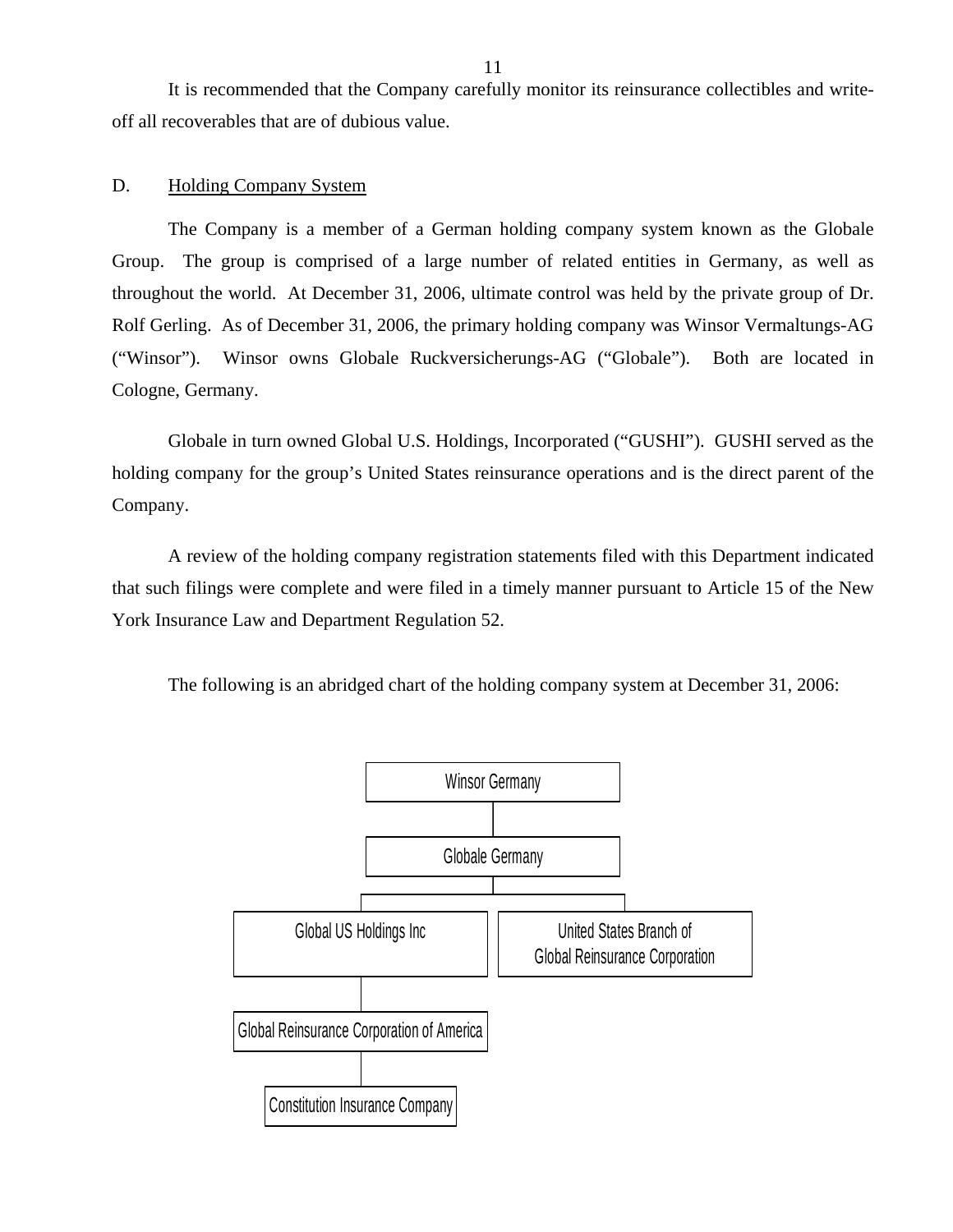At December 31, 2006, the Company was party to the following agreements with other members of its holding company system:

### Investment Service Agreement

The Company and its subsidiary, CIC are party to an investment service agreement with Global U.S. Holdings, Incorporated ("GUSHI"). GUSHI is a New York corporation and the direct United States Parent of the Company. Under the terms of the agreement, GUSHI provides investment management services to the Company and CIC.

### Expense Sharing Agreements

The Company is party to an expense sharing agreement which was restated at November 1, 2005. The other parties to the agreement are the Company's United States parent, GUSHI, its subsidiary CIC, and affiliates, the US branch and Global International Reinsurance Company, Ltd, a Barbados Company. The agreement provides for GRCA to make available to the other companies the employees and facilities necessary for the conduct of their business which include but is not limited to: claims and underwriting services; accounting, legal, and IT services; assistance with report preparation; assistance with retrocessional programs; and human resource services.

At December 31, 2006, the Company was also party to an expense sharing agreement with its former affiliate, Gerling America Insurance Company ("GAIC"). This agreement was also restated at November 1, 2005 and provided for GRCA to make available to GAIC assistance with human resources, personnel, benefits and payroll functions. GAIC was sold on April 30, 2006 ending its affiliation with the Company. Certain services continued to be provided under the contract at December 31, 2006.

### Tax Sharing Agreement

The Company is party to a tax sharing agreement with its parent GUSHI and subsidiary CIC. The agreement became effective August 3, 1999.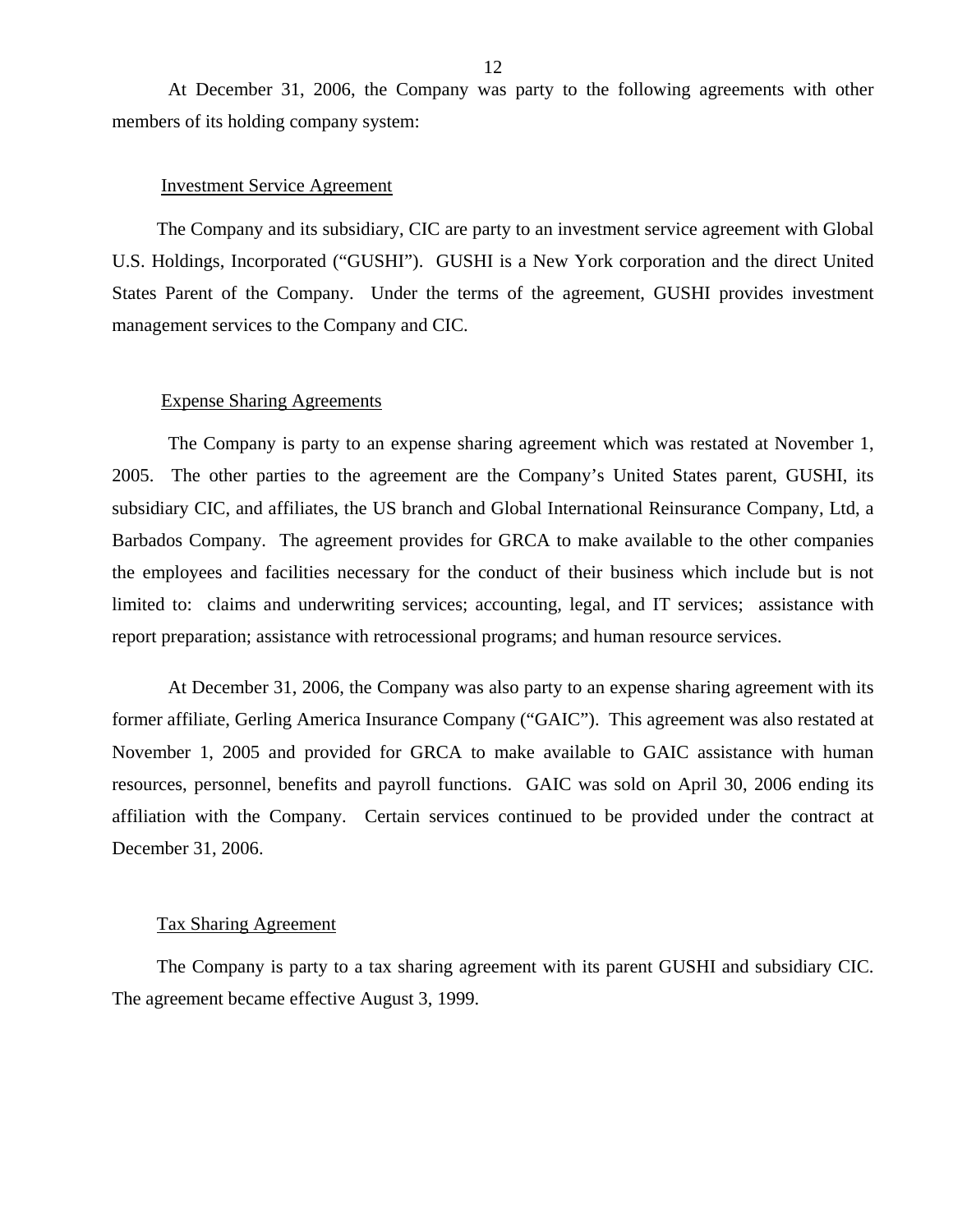### <span id="page-14-0"></span>E. Significant Operating Ratios

As the Company has been in run-off status since mid-2002 many of the standard ratios involving premiums written or premiums earned do not provide relevant information and therefore, have not been provided. The following ratios have been computed as of December 31, 2006, based upon the results of this examination:

Liabilities to liquid assets (cash and invested assets less investment in affiliates) 114.46%

Premiums in course of collection to surplus as regards policyholders 22.34%

The ratio of "Liabilities to liquid assets" is 114.46% and exceeds the benchmark rate of 105% set forth in the Insurance Regulatory Information System of the National Association of Insurance Commissioners. This is a result of the examination increase to loss and loss adjustment expenses.

### F. Subsequent Events

There were significant events that have taken place subsequent to the examination period. A summary of these events is presented below:

1. On December 28, 2007, the Department approved a change of control, whereby Globale Beteiligungs Gmbh ("GBG") became the Company's ultimate parent replacing Winsor. Dr. Achim Kann maintains a controlling 51% interest in GBG.

2. The quota share agreement, effective January 1, 2000 whereby the Company assumed 97 percent of CIC's net direct business was amended with the assuming percentage adjusted to 100 percent. In effect all of the net direct business written by CIC has now been assumed by GRCA. This amendment took effect on January 1, 2007 and was approved by the Department in May 2007.

3. The quota share agreement, effective January 1, 1999, whereby CIC assumed three percent of the Company's net assumed business was cancelled. All business assumed by CIC under this treaty was retroactively transferred back to GRCA.

4. In March 2008 the Company received approval for an assumption agreement whereby GRCA would directly assume CIC's direct business. It should be noted that the assumption of any particular policy will not take place if it is objected to by any former policyholder with an open claim.

5. In January, 2009 the Company redeemed 3,690,291 shares of its CIC shares for \$30,407,998.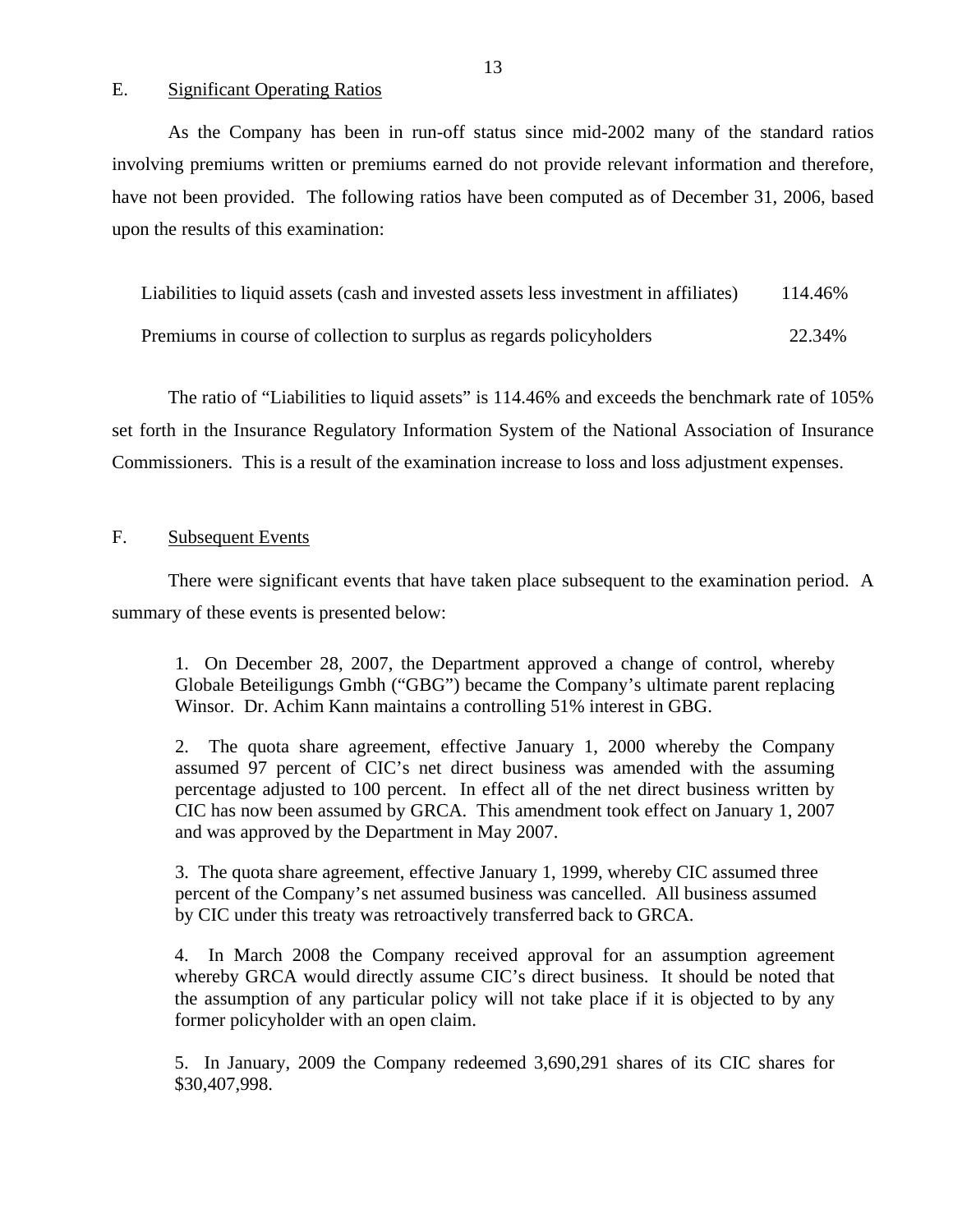The overall purpose in altering the quota share agreements and implementing the assumption agreement is to reduce CIC to shell status in order to facilitate the sale of CIC by the Company.

The following is an abridged chart of the holding company system at December 31, 2007.

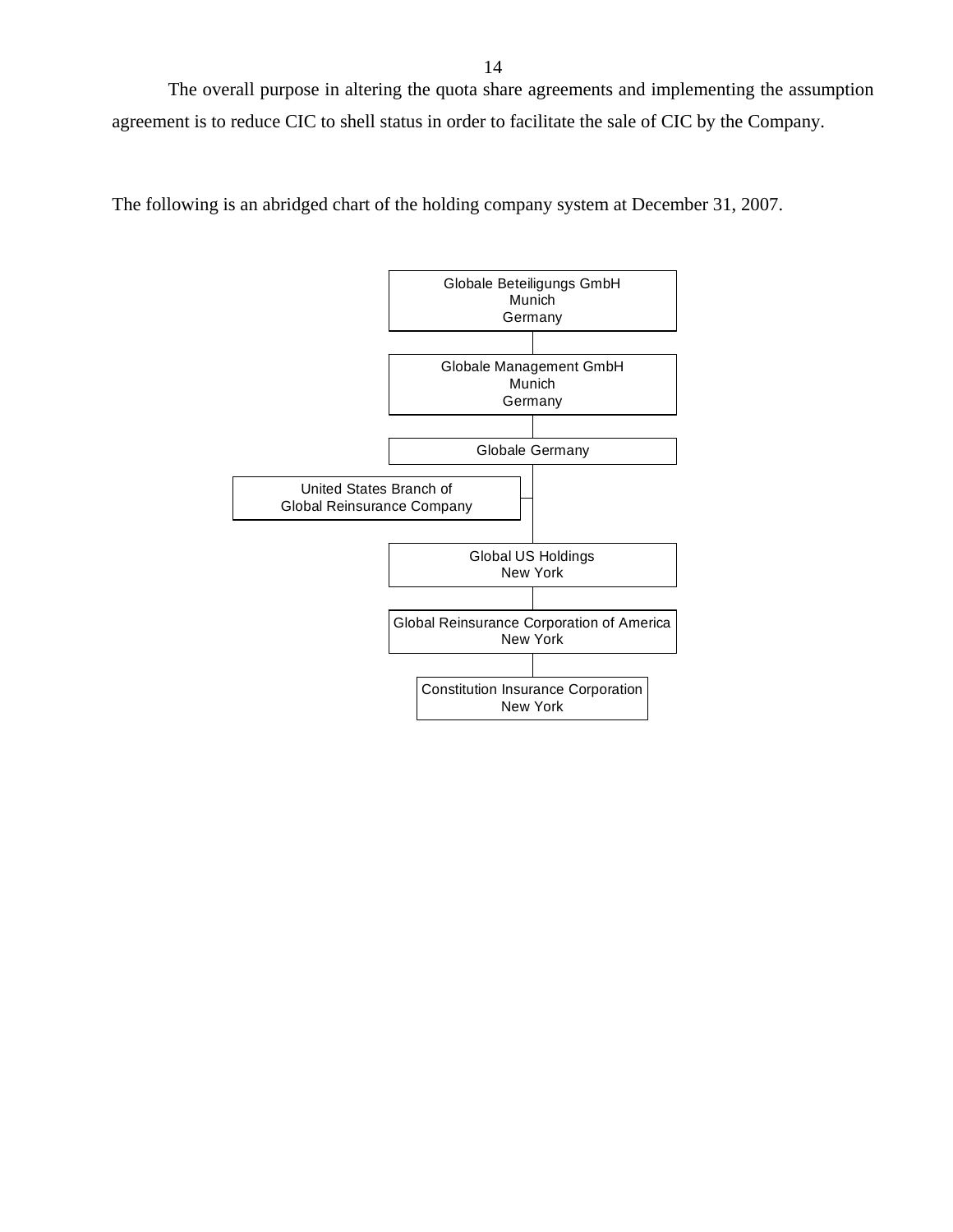# **3. BALANCE SHEET**

The following shows the assets, liabilities and surplus as regards policyholders as of December 31, 2006 as determined by this examination and as reported by the Company:

|                                       | Examination   |               |               | Company       | Surplus          |
|---------------------------------------|---------------|---------------|---------------|---------------|------------------|
| Assets                                |               | Nonadmitted   | Net Admitted  | Net Admitted  | Increase         |
|                                       | Assets        | Assets        | Assets        | Assets        | (Decrease)       |
| <b>Bonds</b>                          | \$506,990,459 |               | \$506,990,459 | \$506,990,459 |                  |
| Preferred stocks                      | 195,764       |               | 195,764       | 195,764       |                  |
| <b>Common Stocks</b>                  | 38,652,959    | \$17,286,974  | 21,365,985    | 38,652,959    | \$(17, 286, 974) |
| Cash and short-term investments       | 40,702,166    |               | 40,702,166    | 30,027,532    | 10,674,634       |
| Other invested assets                 | 17,111,228    |               | 17,111,228    | 17,111,228    |                  |
| Receivable for securities             | 666,577       |               | 666,577       | 666,577       |                  |
| Investment income due and accrued     | 5,373,294     |               | 5,373,294     | 5,373,294     |                  |
| Uncollected premiums                  | 10,184,348    | 1,383,173     | 8,801,175     | 8,801,175     |                  |
| <b>Deferred Premiums</b>              | 4,197,535     |               | 4,197,535     | 4,197,535     |                  |
| Accrued retrospective premiums        | 1,812,735     | 1,600         | 1,811,135     | 1,811,135     |                  |
| Amounts recoverable from reinsurers   | 24,752,985    |               | 24,752,985    | 24,752,985    |                  |
| Funds held by or deposited with       |               |               |               |               |                  |
| reinsured companies                   | 10,824,613    | 8,709,000     | 2,115,613     | 10,824,613    | (8,709,000)      |
| Current federal income taxes          |               |               |               |               |                  |
| recoverable & interest                | 15,489,753    |               | 15,489,753    | 505,658       | 14,984,095       |
| Net deferred tax asset                | 238,451,638   | 238,451,638   |               |               |                  |
| Electronic data processing equipment  |               |               |               |               |                  |
| and software                          | 82,737        |               | 82,737        | 82,737        |                  |
| Furniture and equipment               | 57,982        | 57,982        |               |               |                  |
| Receivables from parent, subsidiaries |               |               |               |               |                  |
| and affiliates                        | 341,361       |               | 341,361       | 341,361       |                  |
| Other assets - prepaid and advances   | 2,059,388     | 2,059,388     |               |               |                  |
| Leasehold improvements                | 12,162        | 12,162        |               |               |                  |
| Accounts receivable-miscellaneous     | 340,774       | 174,991       | 165,783       | 165,783       | $\Omega$         |
| Total assets                          | \$918,300,458 | \$268,136,908 | \$650,163,550 | \$650,500,795 | $$$ (337,245)    |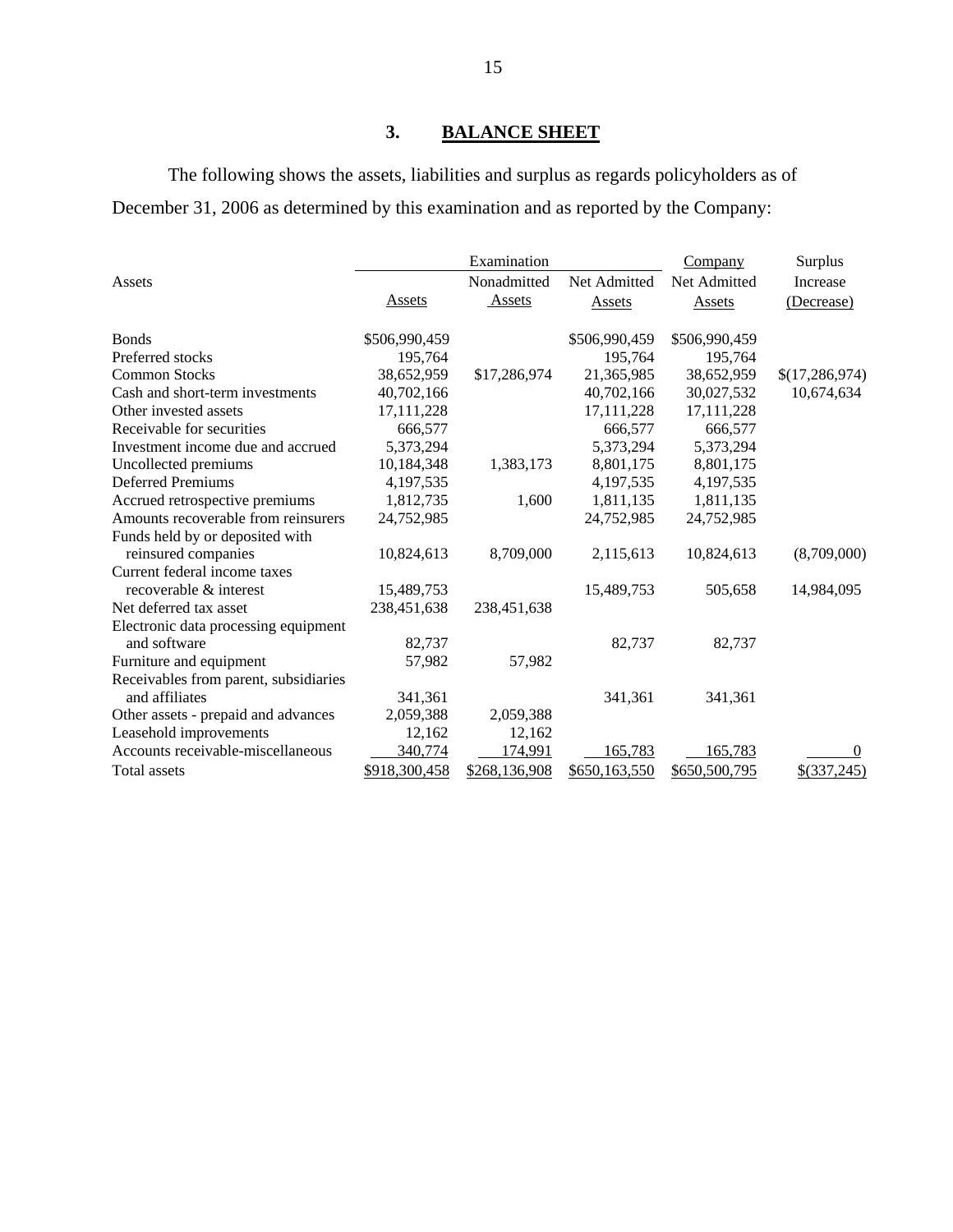### Liabilities, Surplus and Other Funds

|                                                         |                  |                  | Surplus           |
|---------------------------------------------------------|------------------|------------------|-------------------|
|                                                         |                  |                  | Increase          |
|                                                         | Examination      | Company          | (Decrease)        |
| Loss and loss adjustment expenses                       | \$525,724,000    | \$436,529,860    | \$ (89,194,140)   |
| Reinsurance payable on paid losses and loss adjustment  |                  |                  |                   |
| expenses                                                | 46,757,896       | 46,757,896       |                   |
| Commissions payable, contingent commissions and other   |                  |                  |                   |
| similar charges                                         | 916,401          | 916,401          |                   |
| Other expenses (excluding taxes, licenses and fees)     | 6,357,055        | 6,357,055        |                   |
| Taxes, licenses and fees (excluding federal and foreign |                  |                  |                   |
| income taxes)                                           | 537,539          | 537,539          |                   |
| Unearned premiums                                       | 1,656,460        | 1,656,460        |                   |
| Ceded reinsurance premiums payable                      | 3,582,857        | 3,582,857        |                   |
| Funds held by company under reinsurance treaties        | 17,694,270       | 17,694,270       |                   |
| Amounts withheld or retained by company for account of  |                  |                  |                   |
| others                                                  | 10,718           | 10,719           |                   |
| Provision for reinsurance                               | 22, 252, 575     | 19,859,476       | (2,393,099)       |
| Payable to parent, subsidiaries and affiliates          | 504,849          | 504,849          |                   |
| Accounts Payable-miscellaneous                          | 9,623            | 9,623            |                   |
| <b>Total liabilities</b>                                | \$626,004,243    | \$534,417,005    | \$ (91, 587, 238) |
| <b>Surplus and Other Funds</b>                          |                  |                  |                   |
| Common capital stock                                    | \$.<br>4,200,000 | \$.<br>4,200,000 |                   |
| Gross paid in and contributed surplus                   | 460,169,868      | 460,169,868      |                   |
| Unassigned funds (surplus)                              | (440, 210, 561)  | (348, 286, 078)  | \$ (91,924,483)   |
| Surplus as regards policyholders                        | 24,159,307<br>\$ | \$116,083,790    | \$ (91, 924, 483) |
| Total liabilities and surplus                           | 650,163,550      | \$650,500,795    |                   |

- NOTE 1: The examiner is unaware of any potential exposure of the Company to any tax assessment and no liability has been established herein relative to such contingency.
- NOTE 2: This examination has determined that as of December 31, 2006 the Company's required to be maintained surplus of \$35,000,000 was impaired in the amount of \$10,840,693. It is noted that the examination non-admitted \$15,234,349 of the Company's investment in its insurance subsidiary, Constitution Insurance Company ("CIC"). This amount was in excess of the limits prescribed in Section 1408(b) of the New York Insurance Law. Subsequent, to the examination date the Company redeemed 3,690,291 shares of its CIC shares for \$30,407,998. The share redemption, if recognized at the examination date, would have eliminated the Section 1408(b) penalty and the Company's surplus impairment that existed as of December 31, 2006.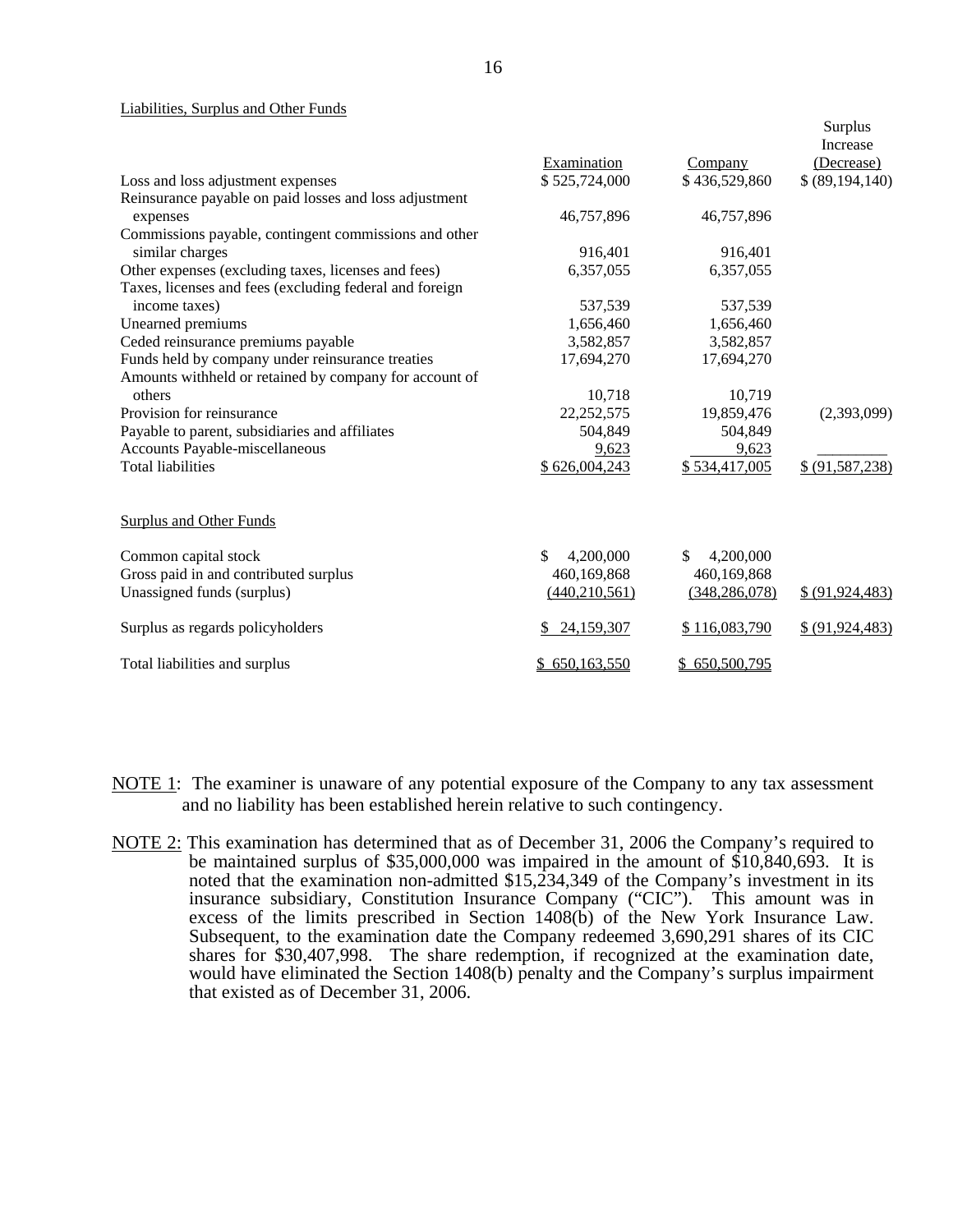### **4. CASH AND SHORT-TERM INVESTMENTS**

<span id="page-18-0"></span>The examination asset for cash and short-term investments of \$40,702,166 is \$10,674,634 greater than the \$30,027,532 reported by the Company in its filed 2006 annual statement. The Company erroneously classified \$8,709,000, of the \$10,674,634 as a funds held asset and failed to record \$1,965,634 in investment income. A further explanation of this classification error is noted below in the sub-section entitled Funds Held or Deposited with Reinsured Companies.

### **5. COMMON STOCKS**

The examination admitted asset of \$21,365,985 is \$17,286,974 less than the \$38,652,959 reported by the Company in its 2006 filed annual statement. The Company's reported asset is comprised entirely of the value of its wholly-owned subsidiary, Constitution Insurance Company ("CIC").

The examination change is comprised of a reduction in CIC's reported policyholder's surplus in the amount of \$2,302,417 due to an examination increase to its outstanding loss and loss adjustment expense reserves and a disallowance in the amount of \$15,234,349, representing the investment value of CIC in excess of the limits prescribed in Section 1408(b) of the New York Insurance Law. Pursuant to Section 1408(b), the admitted asset for insurance company stock is limited to the greater of 50% of the Company's surplus to policyholders or 60% of its surplus over liabilities and capital.

The remaining difference of \$249,792 represents a reclassification of an item reported by the Company under the caption "Funds held by or deposited with reinsurance companies" to Common stocks, as more fully described in item 6 of this report.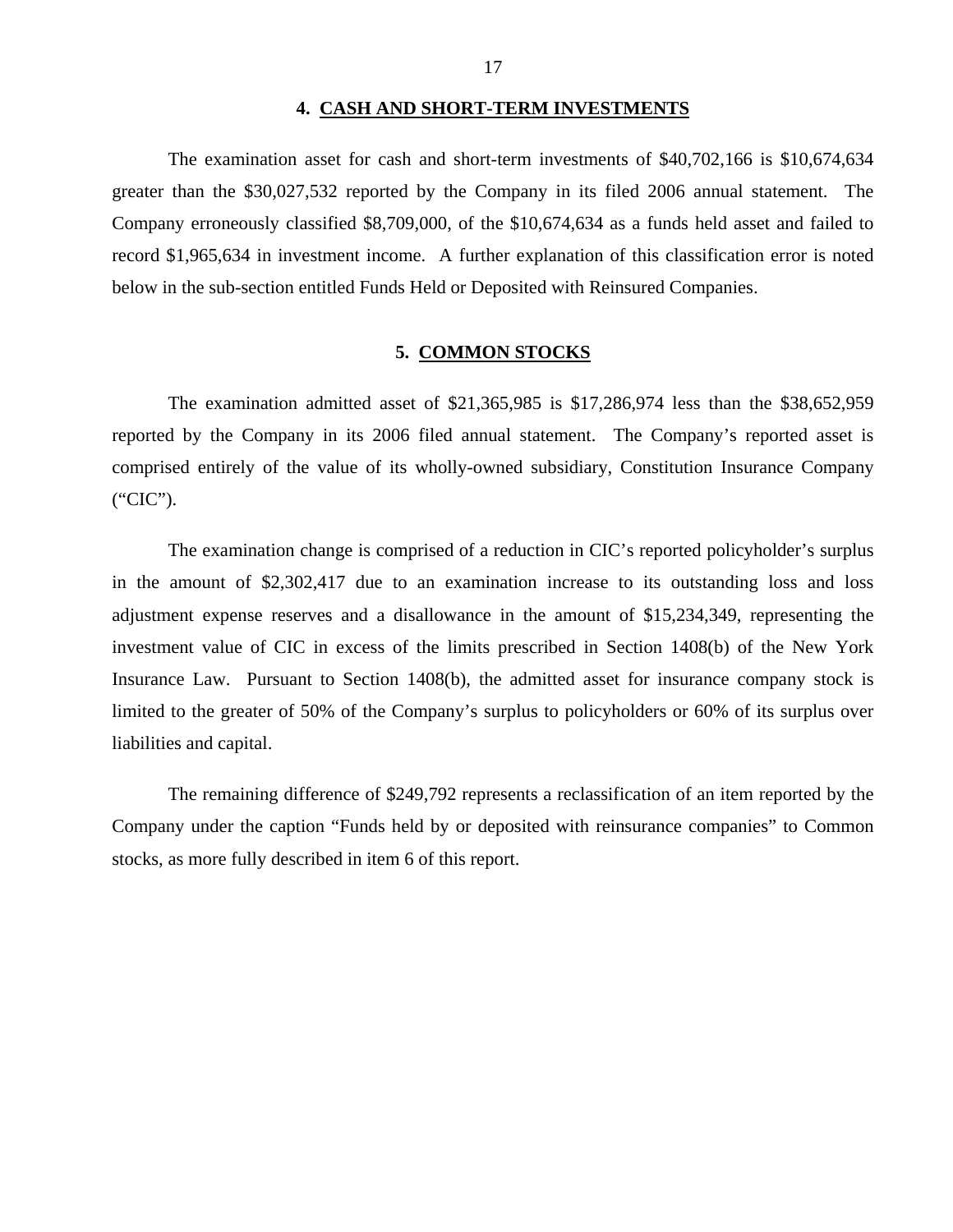### 18 **6. FUNDS HELD BY OR DEPOSITED WITH REINSURANCE COMPANIES**

<span id="page-19-0"></span>The examination admitted asset of  $\frac{2,115,613}{2}$  is  $\frac{8,709,000}{2}$  less than the \$10,824,613 reported by the Company. The Company reported \$8,709,000 as being held by American National P&C Insurance Company in Schedule  $F - Part 1$  of its annual statement. The funds represent premiums collected by the Company for assumed warranty business. It was noted that the auto warranty business has been in run-off and by December 1, 2007 all of the underlying vehicle service contracts had expired.

Upon further review, it was noted that the funds were actually being held in the name of the Company for the benefit of various auto dealerships. The Company should have reclassified these funds as invested assets at the time the money was put under the Company's name. The Company also failed to reflect interest and dividend income earned on these funds over the years. The \$8,709,000 funds asset reported by the Company at December 31, 2006 had actually grown to \$10,924,426. The examination balance sheet reflects the reclassification of \$10,674,634 to Cash and invested assets and \$249,792 to Common stocks.

It is recommended that the Company properly classify the funds held in its name as invested assets and report them as a restricted asset on Schedule E of the annual statement.

It is also recommended that the Company reflect all of the unrecorded investment income from previous years as an adjustment to surplus.

It is further recommended that in the future the Company reflect all of the investment income earned on these funds on its income statement.

The Company subsequently complied with this examination's recommendation and correctly classified the subject funds as invested assets on its 2007 annual statement. The Company also started closing these accounts in 2007.

### **7. CURRENT FEDERAL TAX RECOVERABLE AND INTEREST THEREON**

The examination admitted asset of \$15,995,412 is \$15,489,754 greater than the \$505,658 reported by the Company in its filed 2006 annual statement. As of December 31, 2006, the Company non-admitted a federal income tax receivable of \$12,742,328 resulting from a September 2005 filing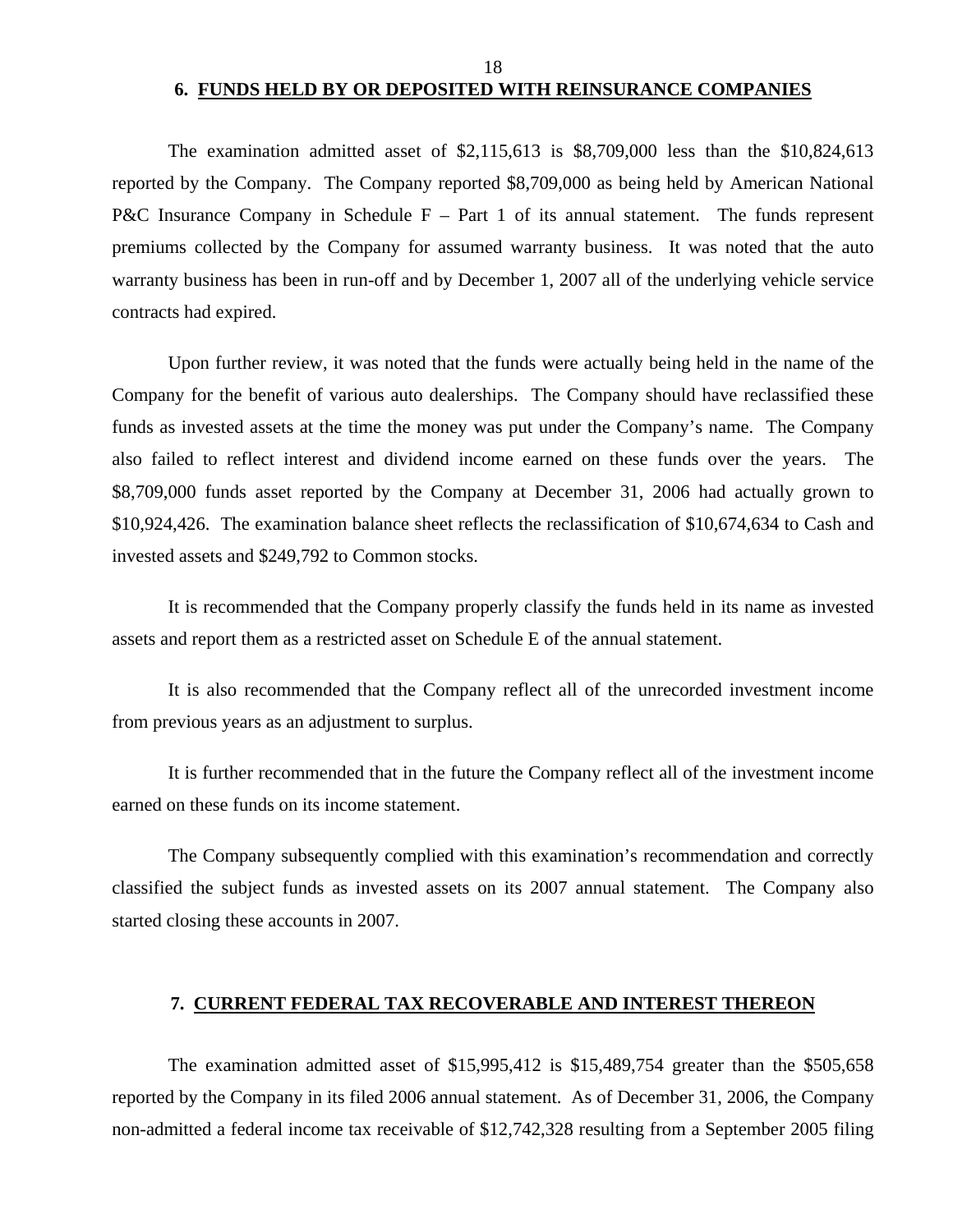<span id="page-20-0"></span>of an amended consolidated 1998 return. On September 24, 2007, the Company received the \$12,742,328 plus interest of \$2,747,426 for a total of \$15,489,754.

It was determined that it would be appropriate to admit the recoverable as of December 31, 2006, in accordance with Section 1301(a)(21) of the New York State Insurance Law and NAIC Accounting Practices and Procedures Manual, Statement of Statutory Accounting Principles ("SSAP") 10.10. Section 1301 of the New York Insurance Law which in defining what an admitted asset is states the following in paragraph 21:

"Other assets, not inconsistent with the foregoing provisions, deemed by the superintendent available for the payment of losses and claims, at values determined by him."

SSAP 10, paragraph 10 states the following:

"Current income tax recoverables shall include all current income taxes, including interest, reasonably expected to be recovered in a subsequent accounting period, whether or not a return or claim has been filed with the taxing authorities. Current income tax recoverables are reasonably expected to be recovered if the refund is attributable to overpayment of estimated tax payments, errors, carrybacks, as defined in paragraph 289 of FAS 109, or items for which the reporting entity has substantial authority, as that term is defined in Federal Income Tax Regulations."

### **8. LOSSES AND LOSS ADJUSTMENT EXPENSES**

The examination liability for the captioned items of \$525,724,000 is \$89,194,000 more than the \$446,530,000 reported by the Company in its December 31, 2006, filed annual statement. This was based on an actuarial analysis conducted in accordance with generally accepted actuarial principles and which utilized statistical information contained in the Company's filed annual statements, as well as its internal records including the impact of commutations effected by the Company through October 31, 2007 for losses incurred December 31, 2006 and prior.

The largest deficiencies in the Company's reported reserves were found in the general liability (including professional liability) and workers' compensation excess of loss business segments.

As stated earlier, GRCA commuted several contracts from January 1, 2007 through October 31, 2007. Before consideration of the 2007 commutations, the examination's estimate of the Company's loss and loss adjustment expenses ("LAE") deficiency was \$126,214,000. The consideration of the 2007 commutations resulted in lowering the estimated deficiency by \$37,020,000.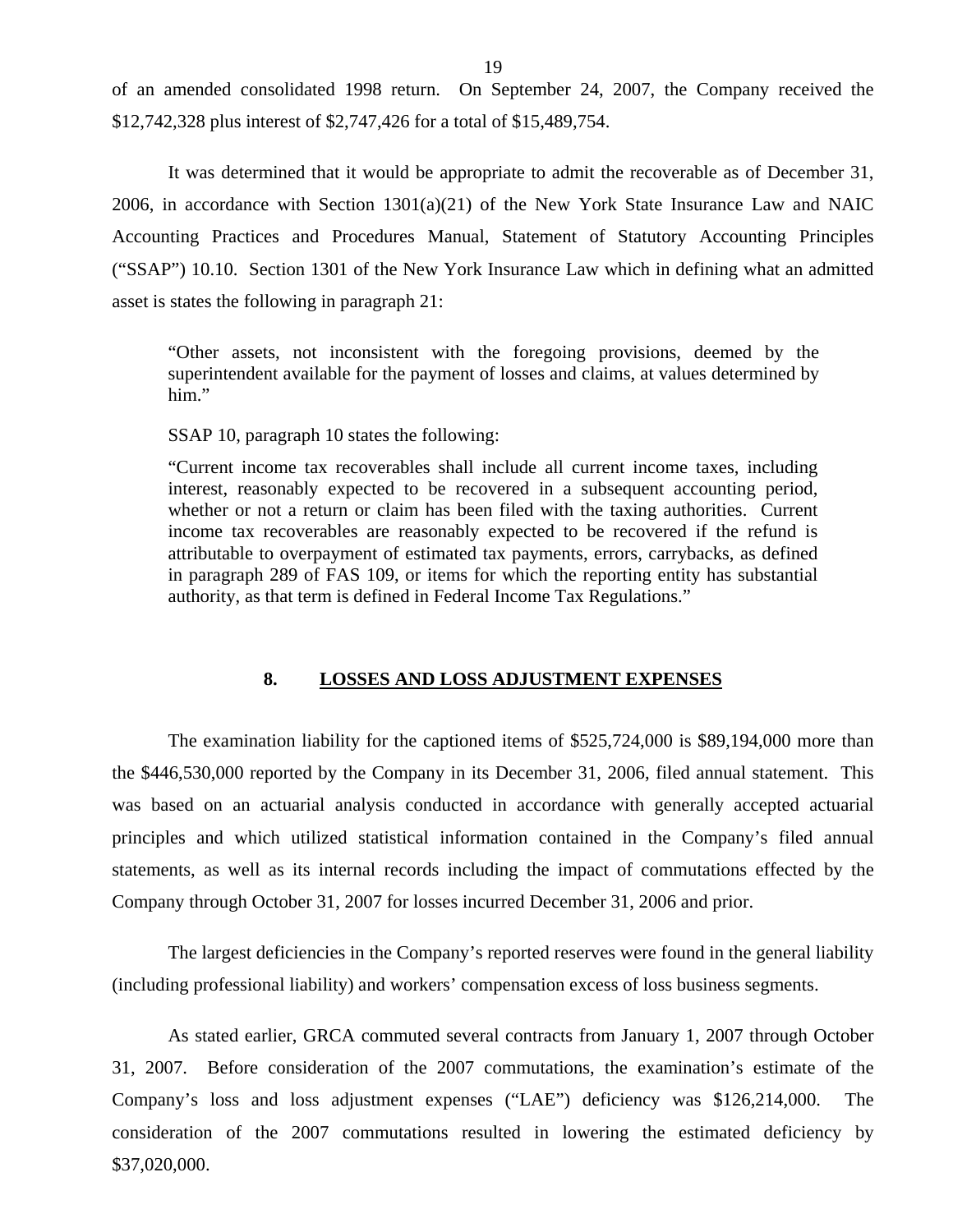<span id="page-21-0"></span>The examination liability includes unallocated loss adjustment expenses ("ULAE") in the amount of \$37,313,000, which is \$23,094,000 more than the \$14,219,000 reported by the Company as of December 31, 2006. Upon review, the examiners found the Company's reported ULAE liability to be inadequate given the general expenses reported by the Company, as well as the Company's run-off status. Upon being advised of this, the Company increased its December 31, 2006 ULAE reserves to \$37,313,000. The Department accepted the Company's revised ULAE and incorporated it into the overall reserve analysis.

It should be noted that, as a reinsurer in run-off, the ultimate development of the Company's reserves may be different than what might have occurred if it continued to assume business. The Company is actively engaged in commuting assumed business, which will more than likely have a material impact on the Company's loss reserves.

Given the run-off status of the Company, it is recommended that the Company closely monitor its unallocated loss adjustment expense reserve and make modifications where appropriate.

### **9. PROVISION FOR REINSURANCE**

The examination liability of \$22,252,575 is \$2,393,099 more than the \$19,859,476 reported by the Company in its filed 2006 annual statement. A review of Schedule F-Part 7 indicated that the Company took credit in column 9, "other allowed offset items", for collateral in the form of paid and case loss reserves assumed by it on other reinsurance contracts involving the same company. The examination's review indicated that there was no such collateral. The Company agreed and acknowledged their error and indicated that there was some confusion as to who held the assumed and ceded business in question.

It is recommended that the Company exercise greater care and ensure that all collateral offsets reducing the provision for reinsurance are accurate and appropriate.

### **10. CONCLUSION**

This examination has determined that as of December 31, 2006 the Company's required to be maintained surplus of \$35,000,000 was impaired in the amount of \$10,840,693. It is noted that the examination non-admitted \$15,234,349 of the Company's investment in its insurance subsidiary,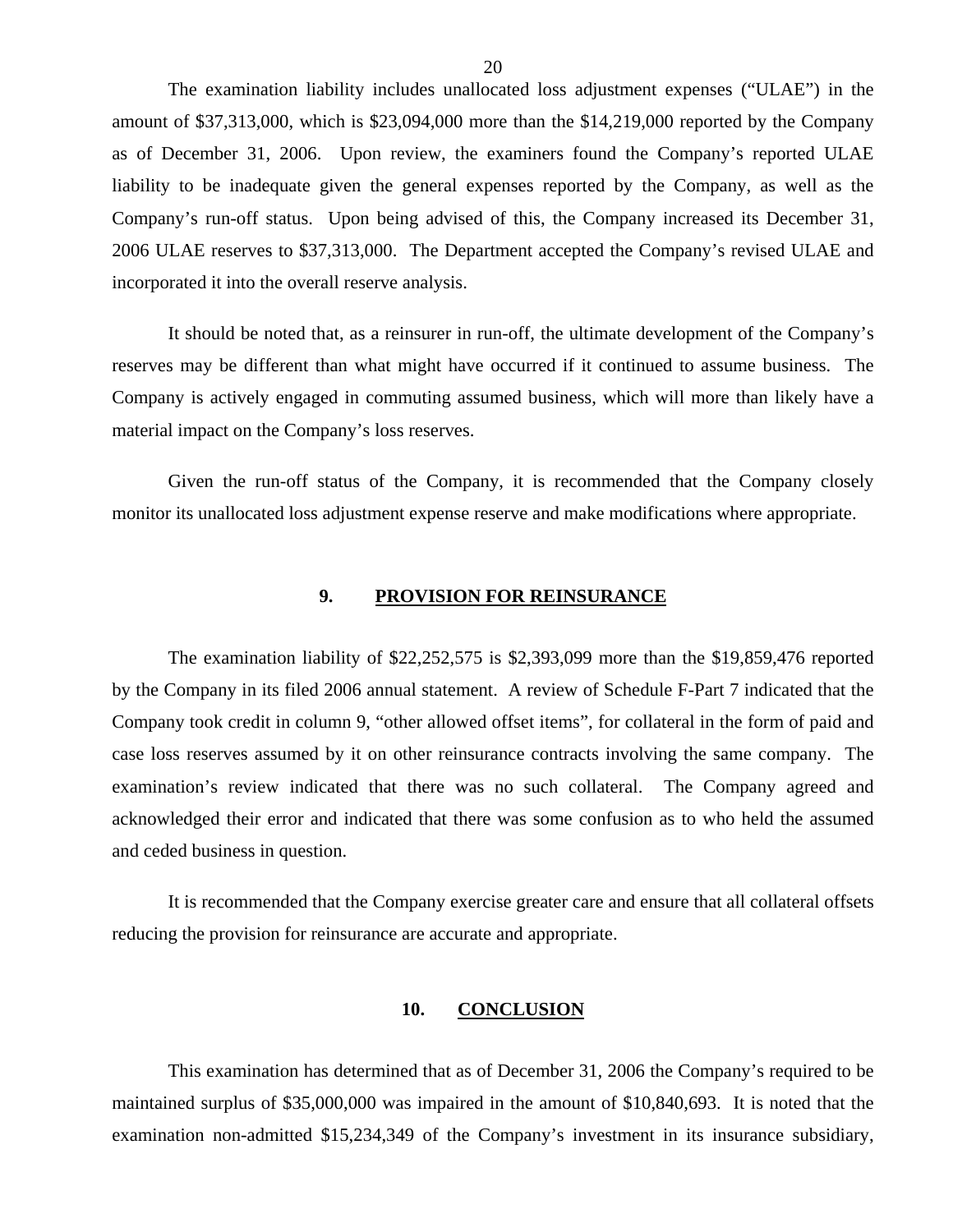<span id="page-22-0"></span>Constitution Insurance Company ("CIC"). This amount was in excess of the limits prescribed in Section 1408(b) of the New York Insurance Law. Subsequent, to the examination date the Company redeemed 3,690,291 shares of its CIC shares for \$30,407,998. The share redemption, if recognized at the examination date, would have eliminated the Section 1408(b) penalty and the Company's surplus impairment that existed as of December 31, 2006.

### **11. SUMMARY OF COMMENTS AND RECOMMENDATIONS**

### ITEM PAGE NO.

A. Surplus Impairment 1, 16, 20

This examination has determined that as of December 31, 2006 the Company's required to be maintained surplus of \$35,000,000 was impaired in the amount of \$10,840,693. It is noted that the examination non-admitted \$15,234,349 of the Company's investment in its insurance subsidiary, Constitution Insurance Company ("CIC"). This amount was in excess of the limits prescribed in Section 1408(b) of the New York Insurance Law. Subsequent, to the examination date the Company redeemed 3,690,291 shares of its CIC shares for \$30,407,998. The share redemption, if recognized at the examination date, would have eliminated the Section 1408(b) penalty and the Company's surplus impairment that existed as of December 31, 2006.

### B. Reinsurance Recoverables

It is recommended that the Company carefully monitor its reinsurance 11 collectibles and write-off all recoverables that are of dubious value.

- C. Funds Held by or Deposited with Reinsurance Companies
- i. It is recommended that the Company properly classify the funds held in 18 its name as invested assets and report them as a restricted asset on Schedule E of the annual statement.

The Company subsequently complied with this recommendation in its 2007 annual statement.

- ii. It is recommended that the Company reflect all of the unrecorded 18 investment income from previous years as an adjustment to surplus. The Company subsequently complied with this recommendation.
- iii. It is further recommended that in the future the Company reflect all of 18 the investment income earned on these funds through its income statement.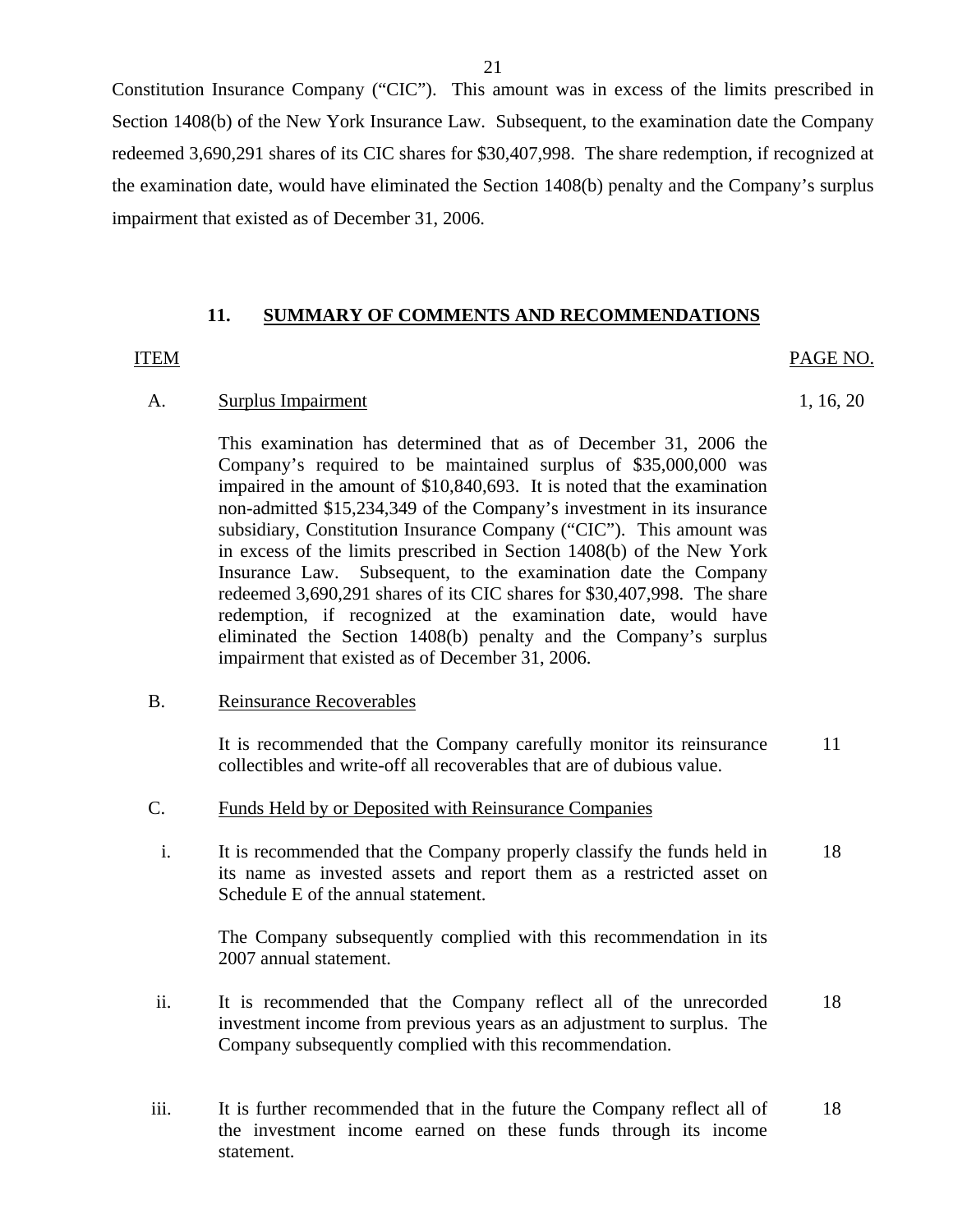The Company subsequently complied with this recommendation in its 2007 annual statement.

# D. Adjusting and Other Unpaid Expenses

Given the run-off status of the Company, it is recommended that the Company closely monitor its adjusting and other unpaid expense reserve, referred to in the text as the unallocated loss adjustment expense reserve, and make modifications, where appropriate. 20

### E. Provision For Reinsurance

i. It is recommended that the Company exercise greater care and ensure that all collateral offsets reducing the provision for reinsurance are accurate and appropriate. 20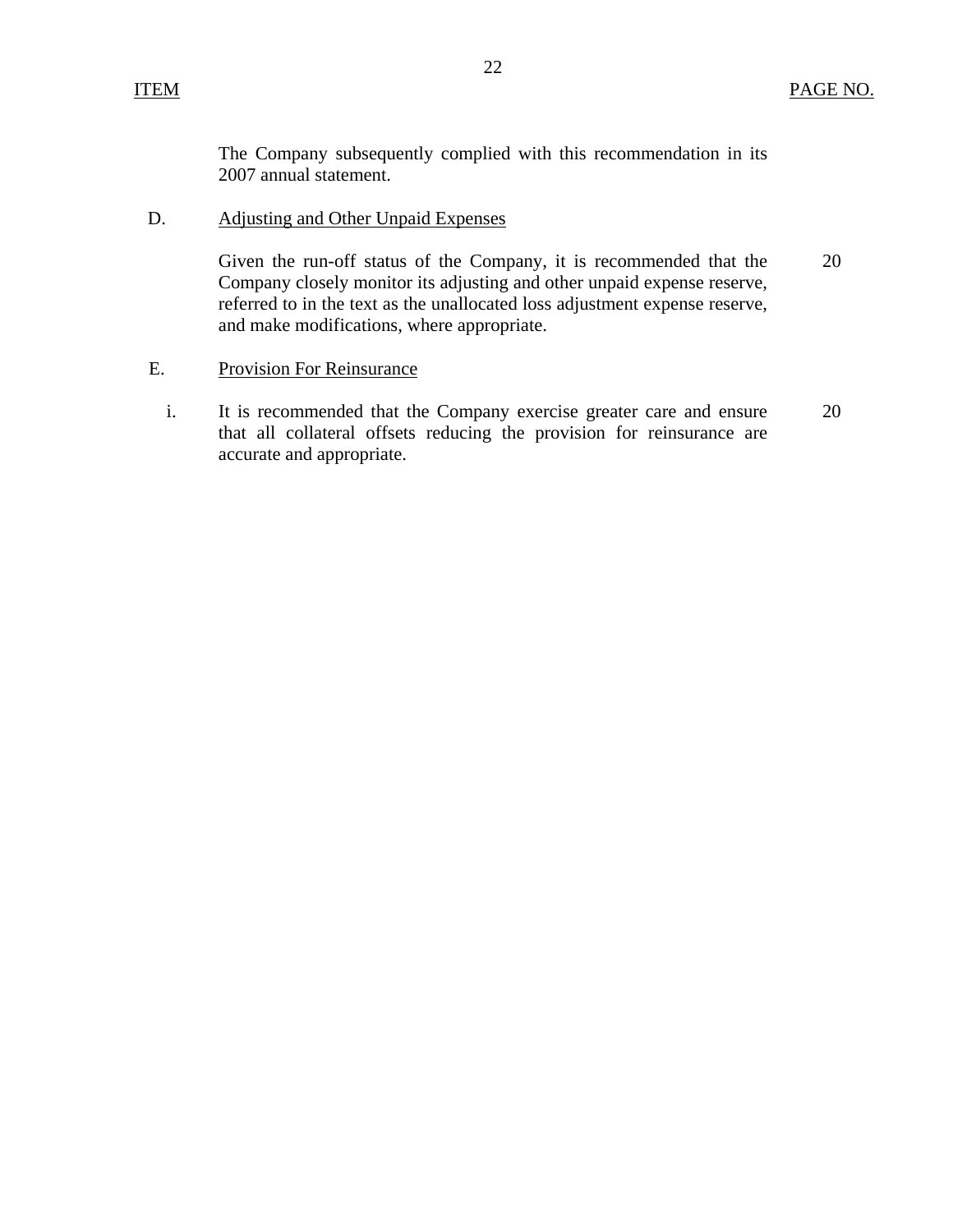Respectfully submitted,

 $\sqrt{s}$ 

 Marc Allen Principal Insurance Examiner

STATE OF NEW YORK ) )SS: ) COUNTY OF NEW YORK )

MARC ALLEN, being duly sworn, deposes and says that the foregoing report, subscribed by him, is true to the best of his knowledge and belief.

 $\sqrt{s}$ Marc Allen

Subscribed and sworn to before me

This \_\_ day of \_\_\_\_\_\_\_\_\_\_\_\_\_\_\_, 2009.